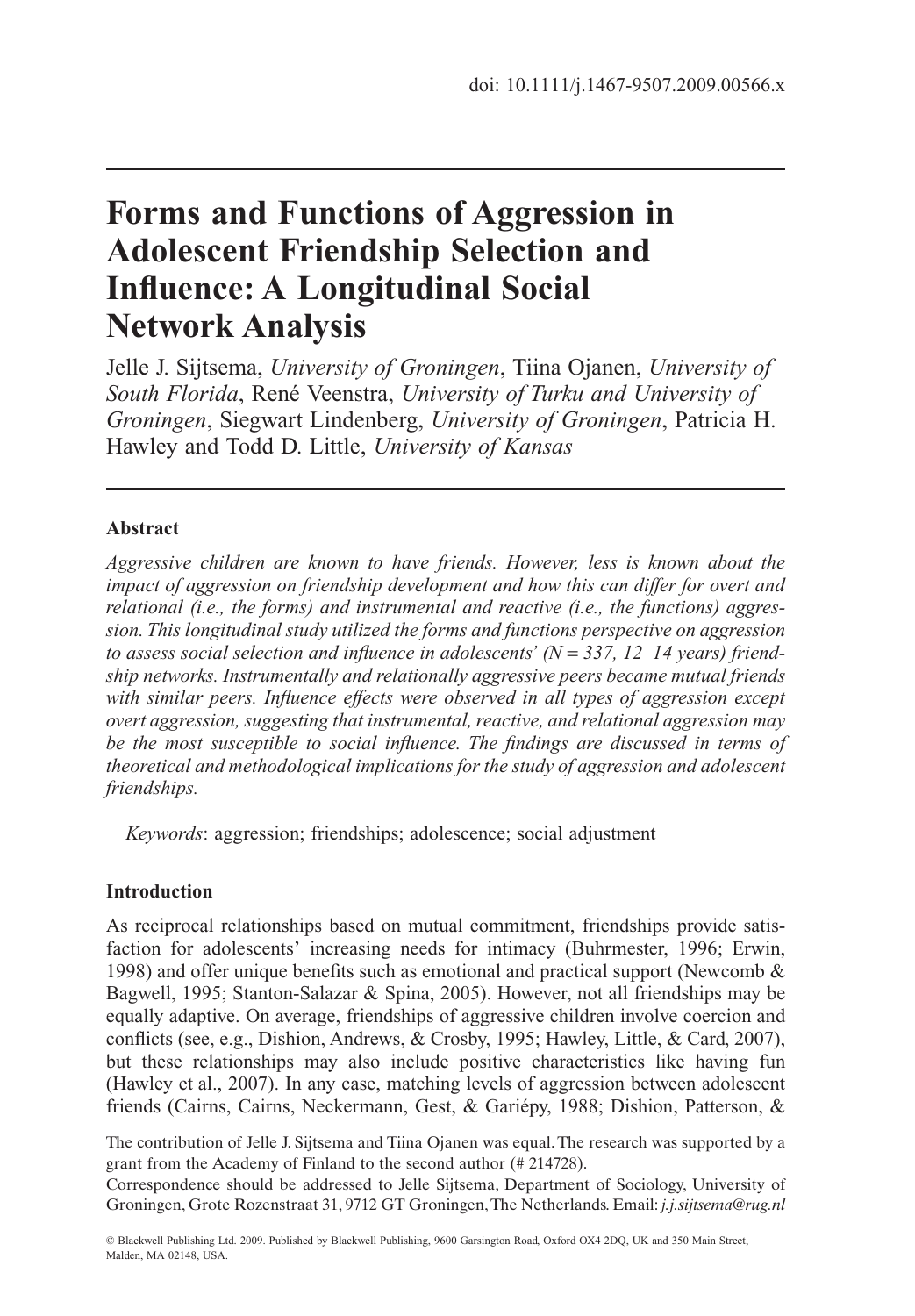Griesler, 1994; Espelage, Holt, & Henkel, 2003; Poulin et al., 1997) and the propensity for increased aggression in the context of aggressive peers (Boivin & Vitaro, 1995; Espelage et al., 2003) suggest that aggressive adolescents make friends with other aggressive peers (i.e., selection similarity) and that their aggression may also be further increased by these relationships (i.e., social influence).

Few topics have elicited as much research interest and varying conceptualizations as childhood aggression. The heterogeneity of aggressive behaviors is well described (Heilbron & Prinstein, 2008; Little, Henrich, Jones, & Hawley, 2003b), but we still know little about how selection and influence in relation to the various facets of aggression affect the development of adolescent friendships over time (Crick, Murray-Close, Marks, & Mohajeri-Nelson, 2009). To the best of our knowledge, Poulin and Boivin (2000b) have thus far provided the only systematic assessment of selection and influence with respect to distinct aspects (instrumental and reactive) of aggression. In our longitudinal study, we utilized the forms and functions perspective on aggression (see Little et al., 2003b) to assess social selection and influence effects in adolescent friendships with respect to instrumental (or proactive), reactive, overt, and relational aggression.

# **Heterogeneity of Aggression and Adolescent Friendships**

Of the multiple conceptualizations of aggression, we consider four in this article (instrumental, reactive, overt, and relational aggression). In the cognitive-behavioral tradition (Bandura, 1973), instrumental or proactive aggression reflects learned use of aggression for obtaining self-serving outcomes at the expense of others (see Crick & Dodge, 1994). The concept of reactive aggression, in turn, has its theoretical basis in the aggression-frustration models (Berkowitz, 1962; Dollard, Doob, Miller, Mowrer, & Sears, 1939) where aggression is viewed in terms of defensive and angry reactions to perceived provocation.

Although both may co-occur, instrumental and reactive aggression are differentially related to social adjustment (see e.g., Card  $&$  Little, 2006). Whereas instrumental aggression is related to perceived self-efficacy, positive outcome expectations for aggression, and increased likelihood of overt delinquency over time (Boldizar, Perry, & Perry, 1989; Vitaro, Brendgen, & Tremblay, 2002), reactive aggression is characterized by hostile attribution bias, difficulties in emotion regulation, and internalizing symptoms like depression (for a review, see Crick & Dodge, 1994). Furthermore, although peer rejection typically accompanies both instrumental and reactive aggression, instrumental aggression is also related to perceived sense of humor, leadership, and popularity in terms of a reputational status in the peer group (e.g., Dodge  $& Coie, 1987$ ). Reactive aggression, however, is primarily related to rejection and victimization by peers (Poulin & Boivin, 1999; Schwartz et al., 1998).

The differential effects of instrumental and reactive aggression on social adjustment imply that these behaviors are also likely to be differentially related to friendship development. Existing data indicate that instrumentally, but not reactively, aggressive boys spend time with other aggressive persons (Poulin & Boivin, 2000b; Poulin et al., 1997). These findings suggest that instrumental aggression is likely to be associated with making friends with similarly aggressive peers (i.e., selection similarity; see also Urberg, Degirmencioglu, & Tolson, 1998). Furthermore, the behavioral modeling view of aggression (Bandura, 1973) suggests that instrumental aggression is also likely to be influenced by existing relationships. Processes like social learning via behavioral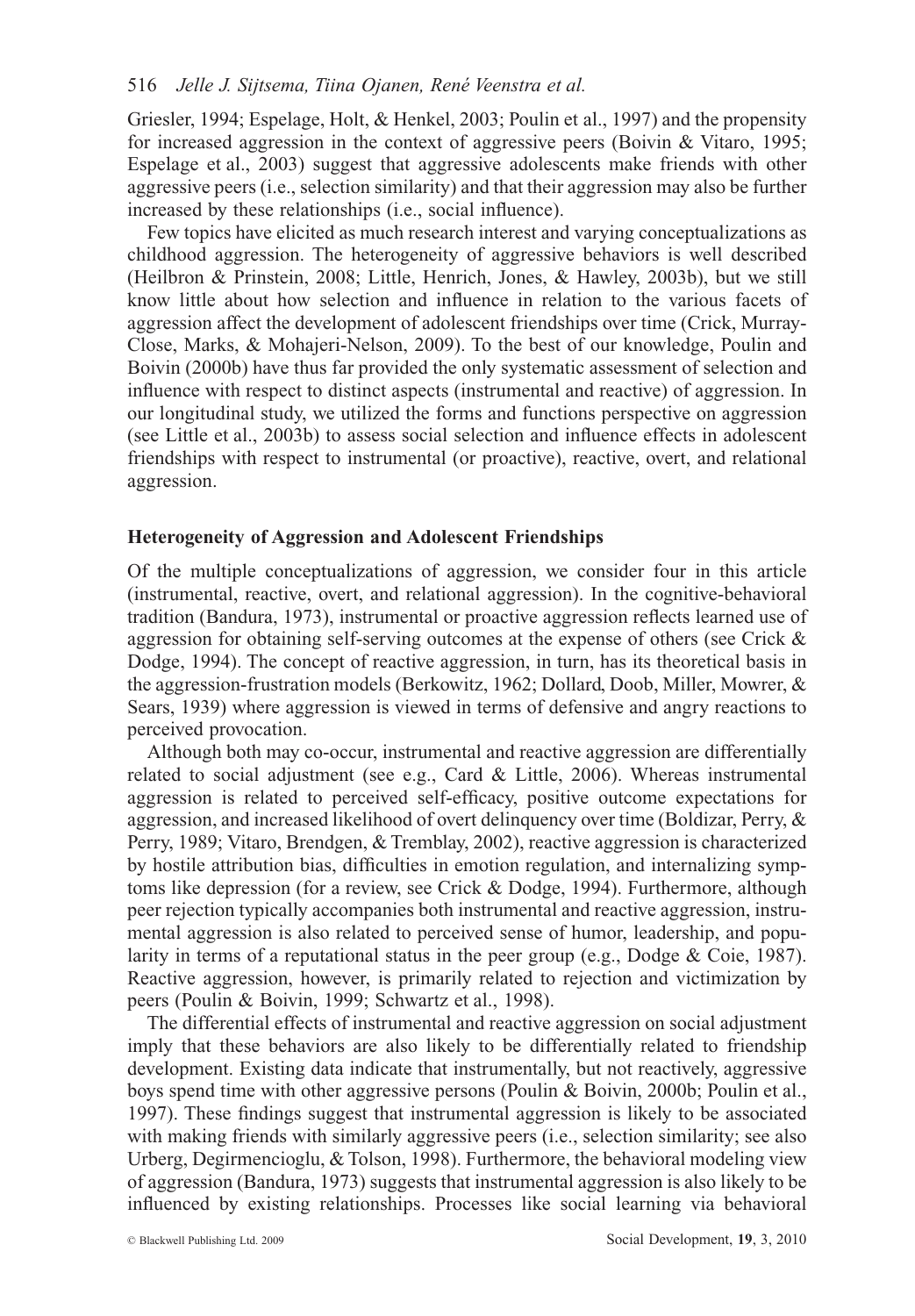modeling and associating positive outcomes via aggressive behaviors (see Boldizar et al., 1989) are likely to allow for and increase the display of aggression in close relationships like friendships. Moreover, like school bullying (which is often a form of instrumental use of aggression) is related to social norms in the class room (see Sentse, Scholte, Salmivalli, & Voeten, 2007). Shared norms and values in friendships are likely to maintain or even increase instrumental aggression in friendship relationships.

However, the above processes are not likely to be involved in reactive aggression, consisting of more unpredictable and hostile outbursts of aggression. Therefore, reactive aggression is unlikely to be related to friendship selection or influence in the traditional sense. Though it may have implications for other features of friendship selection. For instance, given its systematic relations with rejection and victimization by peers (Card & Little, 2006; Poulin & Boivin, 2000a), reactively aggressive youth are likely to be unattractive as friends. For the same reason, their attempts to make friends may not be reciprocated by others, increasing the likelihood of unidirectional friendship nominations made by reactively aggressive youths.

Although instrumental and reactive aggression are widely studied and differential relations with social adjustment have been found, they are also highly correlated (across 36 studies a sample-weighted average correlation of .68 was found; see Card & Little, 2006). Although individual children may exhibit both types of aggression, the high correlation between instrumental and reactive aggression variables raises questions about the distinctiveness of these constructs. Furthermore, a growing line of research suggests that in addition to instrumental and reactive aggression, the concepts of overt (direct) and relational (indirect) aggression are also fruitful in the study of child and adolescent aggression (for a meta-analysis, see Card, Stucky, Sawalani, & Little, 2008). In the following, we will introduce the forms and functions approach to aggression that enables us to overcome some assessment-related concerns in instrumental and reactive aggression and examine instrumental, reactive, overt, and relational aggression in a coherent conceptual and data analytic system.

#### **The Forms and Functions Measurement System**

In the forms and functions measurement system, instrumental and reactive aggression are viewed as two primary functions (i.e., motives) underlying observed aggressive behaviors. This view is based on decades of theoretical and empirical work suggesting that instrumental and reactive aggression are thought to emanate from distinct psychological processes: whereas insturmental aggression encompasses strategic use of aggression for obtaining personally relevant goals at the expense of others, reactive aggression describes emotionally laden responses to perceived provocation.

In addition to underlying reasons, aggressive behaviors also differ in their observed behavioral form. Specifically, aggression can take on overt (i.e., direct and visible verbal or physical aggression) or social-relational (i.e., indirect manipulation of social relationships) forms (see, e.g., Crick & Grotpeter, 1995; Heilbron & Prinstein, 2008). Using socially manipulative and strategic behavior, relationally aggressive adolescents are among the most influential and powerful members of their peer group (see Heilbron & Prinstein, 2008). However, relationally aggressive children also report loneliness, depression, and high levels of conflict and jealousy in their relationships with best friends (Grotpeter & Crick, 1996), suggesting that like overt aggression, relational aggression can have detrimental effects for close relationships like friendships.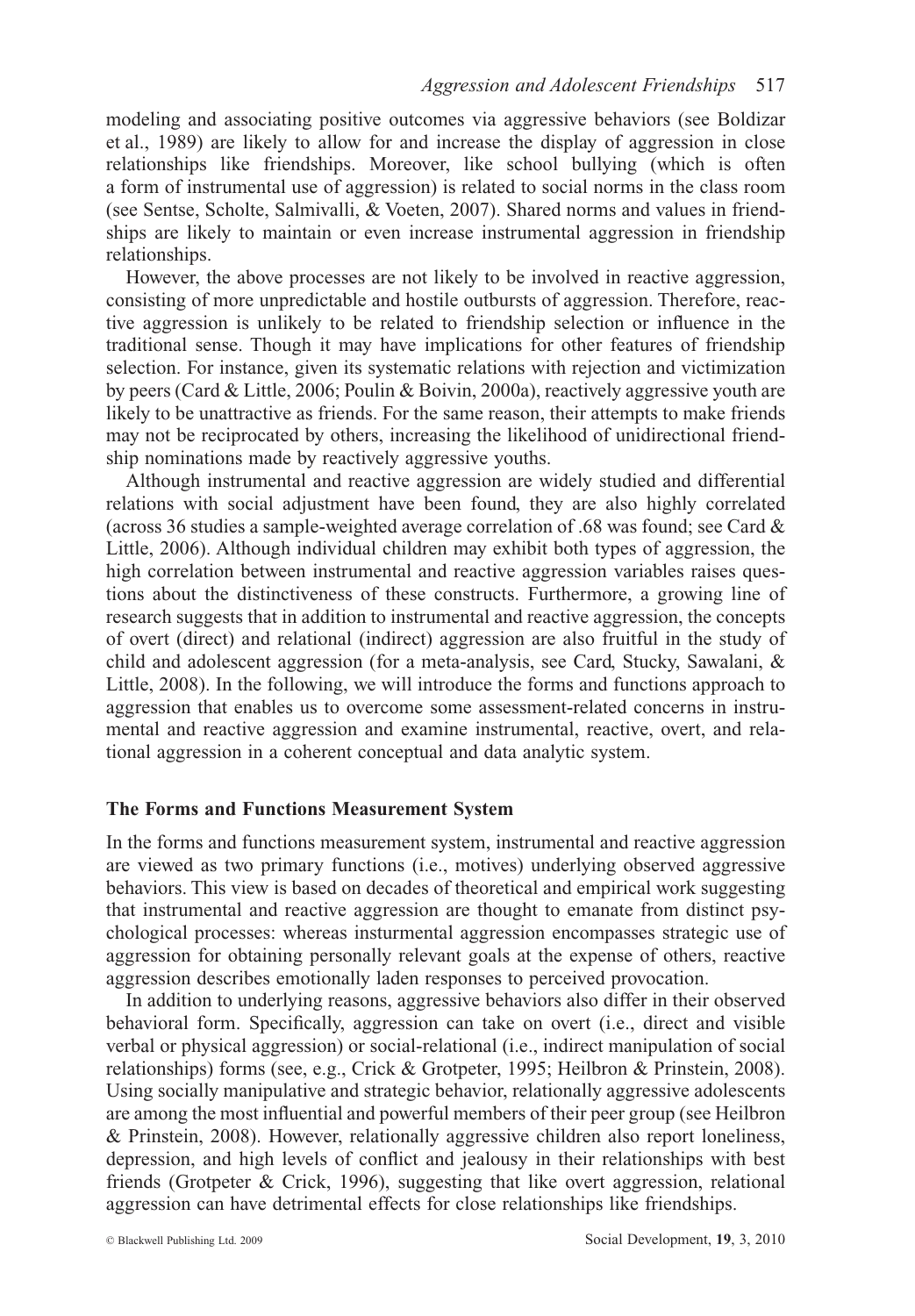Although the pure forms of aggressive acts may be directly assessed with questionnaire items (e.g., '*I'm the kind of person who fights with others*'), instrumental and reactive functions of aggression cannot be measured without also describing the context of an aggressive act (i.e., a form of aggression). For example, '*To get what I want, I hit and kick others*' includes the instrumental function '*To get what I want*' in combination with an overt form of aggression '*I hit and kick others*'. The functions of aggression can be statistically separated from the forms, however (see the Method section; Little et al., 2003b).

Existing research indicates that the forms and functions of aggression are related to social adjustment as expected. For instance, the instrumental function is positively related to perceived negative influence and social competence, unrelated to hostility, and negatively related to victimization whereas the reactive function is positively related to hostility and frustration intolerance (Little et al., 2003b). Pure overt and relational forms of aggression are also somewhat differently related to adjustment. Only overt aggression is positively related to peer-reported antisocial behaviors and frustration intolerance, whereas only relational aggression is positively related to self-reported victimization (see Little et al., 2003b). Furthermore, in addition to previous findings in middle childhood and early adolescence, recent findings indicate that the forms and functions analytic system of aggression is also fruitful in the study of social adjustment in early childhood (see Murray-Close & Ostrov, 2009).

Like instrumental and reactive aggression, overt and relational forms of aggression may also have unique relations with friendship development. Although both are related to perceived reputational popularity in the peer group, they are also related to low genuine likability by peers (peer rejection) and unlikely to be attractive for friendship (Dijkstra, Lindenberg, & Veenstra, 2007; Hawley, 2003; Newcomb, Bukowski, & Pattee, 1993). Although adolescents who are genuinely liked by peers are mostly prosocial and non-aggressive (Newcomb et al., 1993), adolescents who are perceived to be popular and 'cool' or who hold a central position in peer networks are often aggressive (Prinstein & Cillessen, 2003; Xie, Cairns, & Cairns, 1999). These characteristics imply that aggression may in fact attract friendship nominations from others during early adolescence, where concerns for social status peak. This pattern may apply more to overt than relational aggression. Although relational aggression is related to social prominence at the peer-group level (Heilbron & Prinstein, 2008), its relations with depression and jealousy in friendships (Crick & Grotpeter, 1995) suggest that the scheming and manipulative nature of relational aggression may make it less likely to attract desires for close relationships like friendships.

Research in behavioral genetic designs indicates that relational forms of aggression are affected by the unique environmental effects (e.g., children's peer relationships) whereas the environmental effects on physical aggression mostly come from the family context (i.e., shared environment; see Brendgen et al., 2005). This pattern suggests that social influence effects are more likely in social-relational forms of aggression and less likely in overt aggression, at least when overt aggression includes physical acts of aggression (as in the present study).

## **Present Study**

In this study, we utilized longitudinal social network analysis to examine the effects of instrumental, reactive, overt, and relational aggression on friendship selection and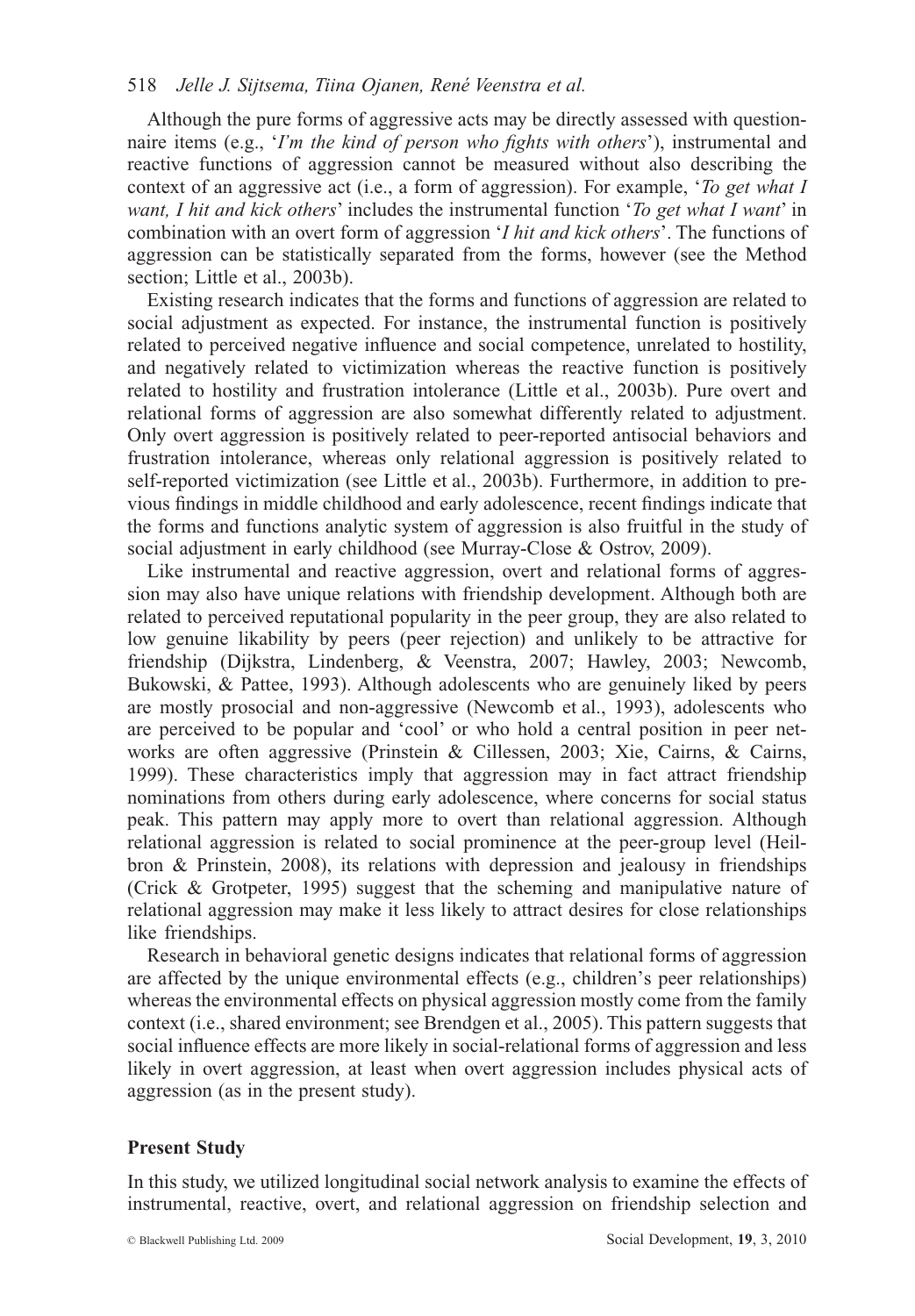influence. Although selection and influence processes in development have long been recognized, only recently has careful statistical assessment of these effects been emphasized (see, e.g., Boivin, Vitaro, & Poulin, 2005; Steglich, Snijders, & Pearson, in press). In actor-oriented social network analysis, selection and influence effects are assessed based on participants' unidirectional nominations (e.g., adolescents' friendship nominations) to other participants in a meaningful social context such as schools or grade level where individuals have repeated interactions with each other. Such contexts provide the possibility to assess parameters related to (1) the development of the network themselves (e.g., reciprocity of the nominations on average); (2) friendship selection that may be predicted by individual-level characteristics such as aggression; and (3) social influence that is reflected in the changes of individual-level characteristics like aggression based on the changes in friendship nominations (influence from both uni- and bidirectional relationships may be estimated).

Based on existing theoretical and empirical accounts, we expected that instrumental but not reactive aggression would be associated with making friends with equally aggressive peers (selection similarity). Given that reactive aggression is consistently related to rejection and victimization by peers (Poulin & Boivin, 1999; Schwartz et al., 1998), we also expected that reactive aggression would predict a high number of unidirectional friendship nominations, without these being reciprocated by others. Instrumental and reactive aggression were also expected to differ with respect to social influence. Based on theoretical views on instrumental aggression and observed linkages among social norms and bullying aggression (which is instrumental by nature; see Sentse et al., 2007), we expected to observed social influence effects on instrumental aggression. However, such social processes are unlikely to influence unpredictable and hostile reactive aggression, which was therefore not expected to be influenced by existing friendship relations.

To our knowledge, prior research has not examined friendship selection and influence processes in pure overt and relational aggression. However, based on the generally observed similarity in aggression between friends (see for a recent review, Crick et al., 2009), both relational and overt aggression may be expected to predict *making* friends with equally aggressive peers (i.e., selection similarity). This may be due to either active selection of equally aggressive friends or because aggressive peers may affiliate with each other due to a lack of available non-aggressive friends (i.e., default selection; Hektner, August, & Realmuto, 2000). Furthermore, we expected to observe social influence effects, especially in relation to the relational form of aggression. Unique environmental effects on social aggression in behavioral genetic studies (i.e., see Brendgen et al., 2005) suggest that relational aggression, rather than overt aggression, is likely to be subjected to social influence effects in friendships.

#### **Method**

#### *Participants*

Data were initially collected in grades six through nine of a medium-sized urban, residential, and commercial community in the North East of the USA (see Walls & Little, 2005) and was representative of this ethnically and socioeconomically diverse district (64 percent European Americans, 17 percent African Americans, 6 percent Hispanic, and 13 percent Other). For this study, we used the data collected in the sixth grade.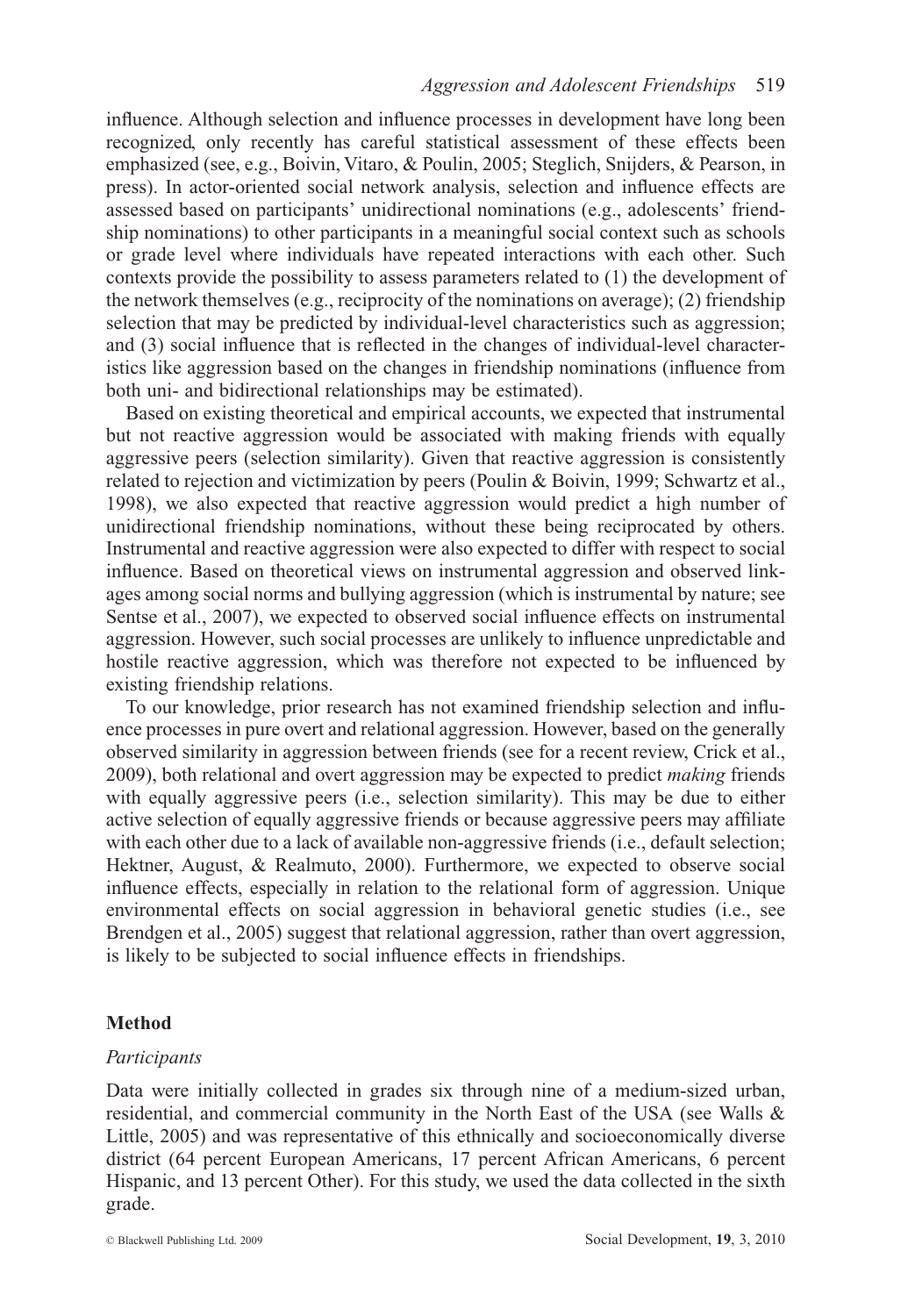Informed parental consent and child assent yielded a participation rate of 80 percent;  $(N = 337, 48.7$  percent girls; 12–14 years of age). The data were collected in three measurement occasions with six-month measurement intervals (fall of the sixth grade, spring of the sixth grade, and fall of the seventh grade). The overall rate of missing data over time was 4.01 percent and was imputed by utilizing the Markov Chain Monte Carlo (MCMC) algorithm in the SAS Proc MI procedure (SAS Institute).

#### *Measures*

*Friendship Networks.* Adolescents were asked to nominate up to 18 friends in their school and grade levels. Each school had one to three classes with the number of participants in the networks varying between 21 and 59 depending on the number of classes that participated in the data collection at each school. By the third measurement occasion, the participants moved to a larger middle school in the area. However, the network composition remained the same across the measurement occasions (i.e., the data included nominations among the adolescents that were already indicated from the first measurement occasion).

Data matrices consisting of dichotomous, unidirectional friendship relations (nominations) were constructed for each network: the nomination was either present (rated 1) or absent (rated 0). The degree of reciprocity in these nominations was estimated in the networks on average (reflected in reciprocity as a network characteristic) as well as with respect to the specific aggression variables.

*Previous Acquaintance.* In the questionnaire where adolescents nominated friends in school, they were also asked to report whether the relationship was more than six months long. For this dichotomous 'previous acquaintance' variable the value 0 indicates that the duration was less than six months or that there was no friendship present at all. To control for the potentially confounding effects of the preexisting friendships to the selection and influence parameters, this variable was used in the analysis as a network covariate (reflecting information about the ties in the networks). Because relationships like friendships among the participants (actors in the networks) exist also prior to the arbitrary first assessment point, effects such as social influence effects would likely be inflated without this statistical control.

*Aggression Variables.* Instrumental, reactive, overt, and relational aggression were all assessed with the forms and functions of aggression questionnaire by Little et al. (2003b). In this analysis system, instrumental and reactive aggression represent the underlying functions (motives) of aggressive behaviors whereas overt and relational aggression reflect the observed behavioral forms of aggression. Items for overt aggression (alpha = .79) described direct/visible verbal or physical aggression (e.g., '*I'm the kind of person who hits and kicks others*'). Items for relational aggression (alpha = .62) describe indirect/socially manipulative forms of aggression (e.g., '*I'm the kind of person who spreads rumors about others*' and '*I'm the kind of person who tells someone I'm not their friend anymore*').

Overt and relational aggression were assessed with items that are unidimensional in their construction (i.e., they measure the pure form variance only). Instrumental and reactive functions of aggression, on the other hand, were assessed in the context of the form of aggression and therefore contain two sources of variance per item (i.e., each item contains form variance and function variance). An example of an instrumental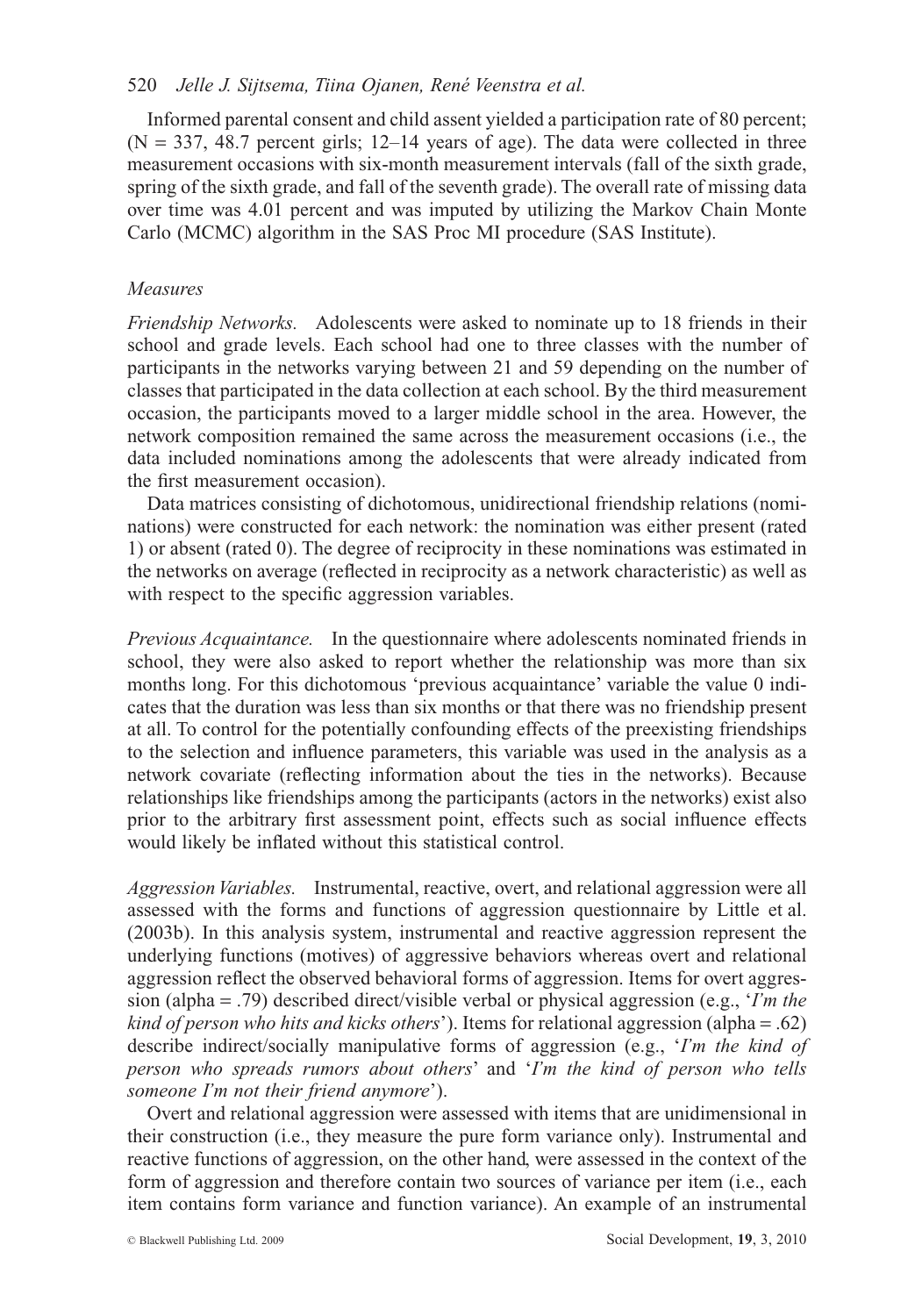relational item is '*To get what I want, I spread rumors about others*'. To separate the variance due to the functions underlying each item, one conducts a series of regression analyses among the variables. For example, an instrumental-relational item is regressed on to the pure relational aggression scale and the residual information is saved. This procedure teases apart the information due to the functions and removes their shared variance with the forms of aggression. As detailed by Little, Brauner, Jones, Nock, and Hawley (2003a), each composite item (e.g., an instrumental-overt aggression item such as '*I often start fights to get what I want*') is regressed on the pure form scale score. The residuals from these regressions are averaged to produce a scale reflecting the pure instrumental function of aggression. This new scale score represents individual differences in the underlying function of aggression (see Little et al., 2003a, for details).

For the estimation of the social influence part in the longitudinal analyses, we recoded the aggression scores into positive, absolute values, ranging from 1 to 10. This is needed because the Siena program cannot estimate social influence when the outcome variable (in this case aggressive behavior) contains decimals or is negative.

#### *Analysis Strategy*

Friendship selection and influence processes were assessed with the Siena 3.1 module of the StOCNET 1.8 program package (freely downloadable at stat.gamma.rug.nl/ stocnet; see also Boer, Huisman, Snijders, Wichers, & Zeggelink, 2007), which was developed for longitudinal social network analysis. We utilized the meta-analytic procedure for actor-based network-behavioral models as used by Snijders and Baerveldt (2003). The multilevel procedure consists of two general steps. Firstly, network behavioral models are separately estimated for each network. Each model is identically specified to simultaneously estimate the relative contributions of homophilic selection and social influence on aggressive behavior (separately for forms and functions), while controlling for various network, interpersonal, and individual effects. Specifically, each model includes parameters representing structural network effects (i.e., density, reciprocity, transitivity, and three cycles; see the Appendix for an explanation of these effects), homophilic selection effects based on gender, aggression, previous acquaintance, individual aggression trajectories, and influence effects relating to aggressive behavior. The second step consists of a meta-analysis of the parameter estimates across school grades and testing the mean and variance of parameter values between school grades to identify whether each parameter demonstrates a main effect across school grades (by tests of the mean parameter) and whether they significantly differ between school grades (by tests of the variance).

Firstly, we performed an initial test of transitivity to make sure our friendship networks adhered to the expected structure of friendship networks (i.e., positive reciprocity and transitivity; these models are not reported here). Secondly, we tested the effects for selection and influence *simultaneously* across the three data waves. Preliminary analyses indicated that the observed network, selection, and influence effects did not differ between the two measurement intervals; therefore we reported parameter estimates observed across the entire 12-month assessment period (i.e., reflecting the original T1, T2, and T3 measurements) in this article. Aggression was added to the model as an individual-level characteristic to estimate its effect on the activity of making friendship nominations, desirability as a friend (receiving nominations), and similarity in mutual friendship selection, and as a behavioral outcome. In the latter case, the network structure was used to predict changes in aggression over time.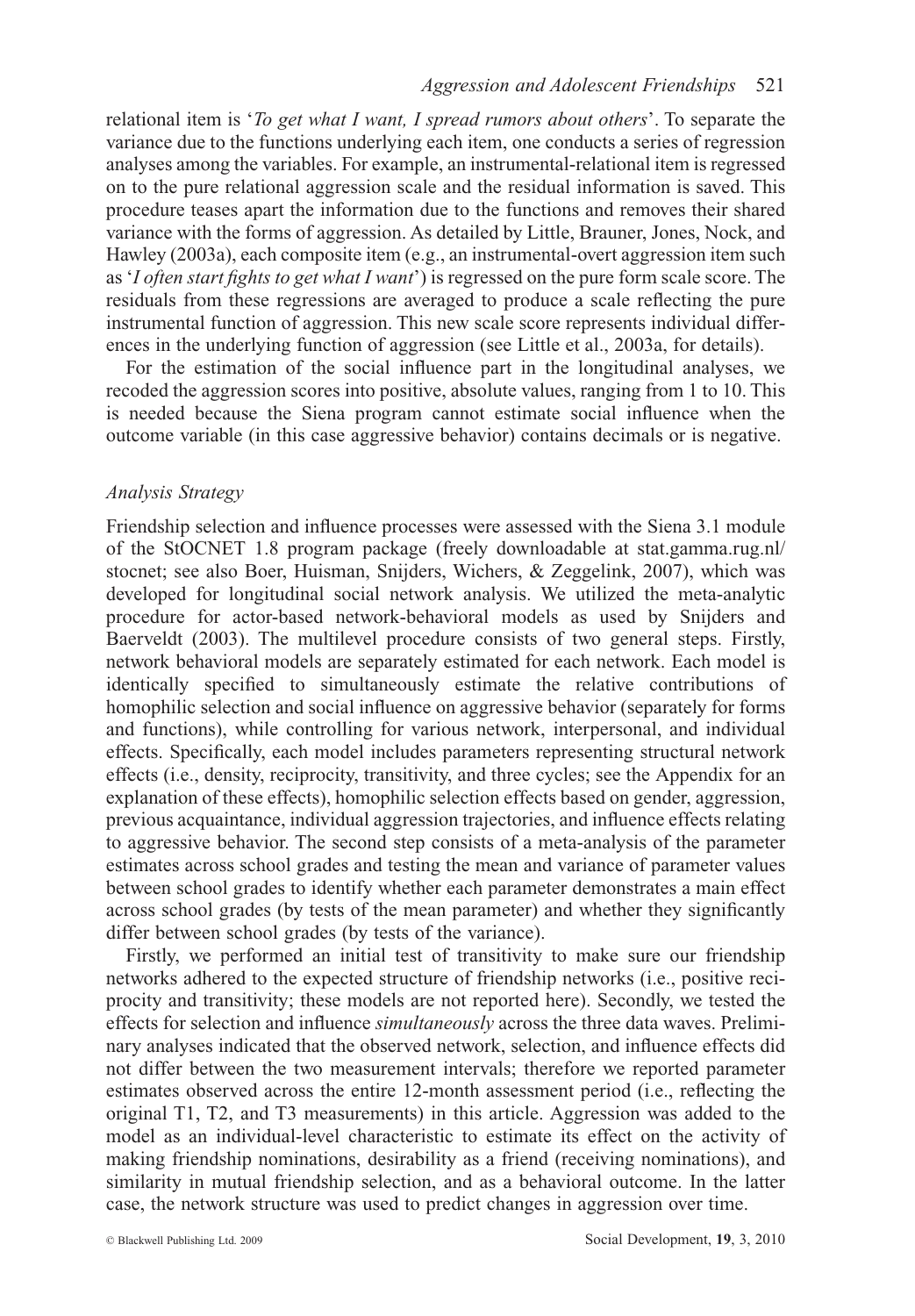To estimate the parameters in the selection part of the analysis, the program first calculates the changes between the measurement occasions and the rate parameters (i.e., the average number of change opportunities per period). The socialization part of the analysis follows a similar procedure, but the rate parameters now indicate the average change in aggressive behavior. Model parameters are then estimated given the model specifications described above. The estimation process uses an iterative stochastic approximation (MCMC) algorithm (for details of Siena estimation, see Snijders, Steglich, & Schweinberger, 2007). Effect sizes for the parameter estimates were calculated based on the density parameter in the selection analyses and based on the tendency parameter in the socialization analysis by taking the natural logarithm of the odds ratio divided by 1.81 (see Chinn, 2000).

## **Results**

#### *Descriptive Statistics*

Friendship network composition by gender, along with the number of ties, density, and percentage of reciprocal dyads in each network in the three data waves, are reported in Table 1. As can be seen here, most networks were equally split by gender and the density of the networks seemed to decrease over time. That is, fewer nominations were made over time. Furthermore, means and standard deviations of the aggression variables as observed in each network at the three measurement occasions are reported in Table 2. Mean levels of the forms and functions of aggression were fairly equal across the networks.

## *Instrumental and Reactive Aggression: Friendship Selection and Influence*

Multilevel network effects, along with selection and influence effects for the instrumental and reactive functions of aggression, are reported in Table 3. As reflected in the negative density effect, the networks became less dense over time. That is, adolescents were less inclined to *just* nominate classmates as friends. Instead, they favored friendships that were mutual (positive reciprocity effect) and they preferred being friends with the friends of their friends (transitivity). Note that school grades differed significantly from each other in the level of transitivity, as indicated by the variance estimates. The negative three-cycle effect indicates that friendship triplets were characterized by a hierarchy and not by generalized reciprocity; some adolescents were more popular friends than others within the triplet. Further, we controlled for the general received and given nominations of adolescents in the network (as indicated by the activity and popularity of alter effects).

Previous acquaintance and gender similarity were also included in the models. As reflected in the positive previous acquaintance effect, friendship selection over time was more likely when adolescents had already been friends by the first measurement occasion. Moreover, the positive gender similarity effect indicates that adolescents were more likely to nominate friends of the same gender.

Also shown in Table 3, instrumental aggression had a positive rate effect, suggesting that instrumentally aggressive adolescents had more opportunities for changing their ties (i.e., dropping, creating, *or* maintaining ties). Furthermore, a positive interaction effect between selection similarity and reciprocity parameter indicates that instrumentally aggressive adolescents were likely to become mutual friends with other instrumentally aggressive peers. There was no selection effect from reactive aggression.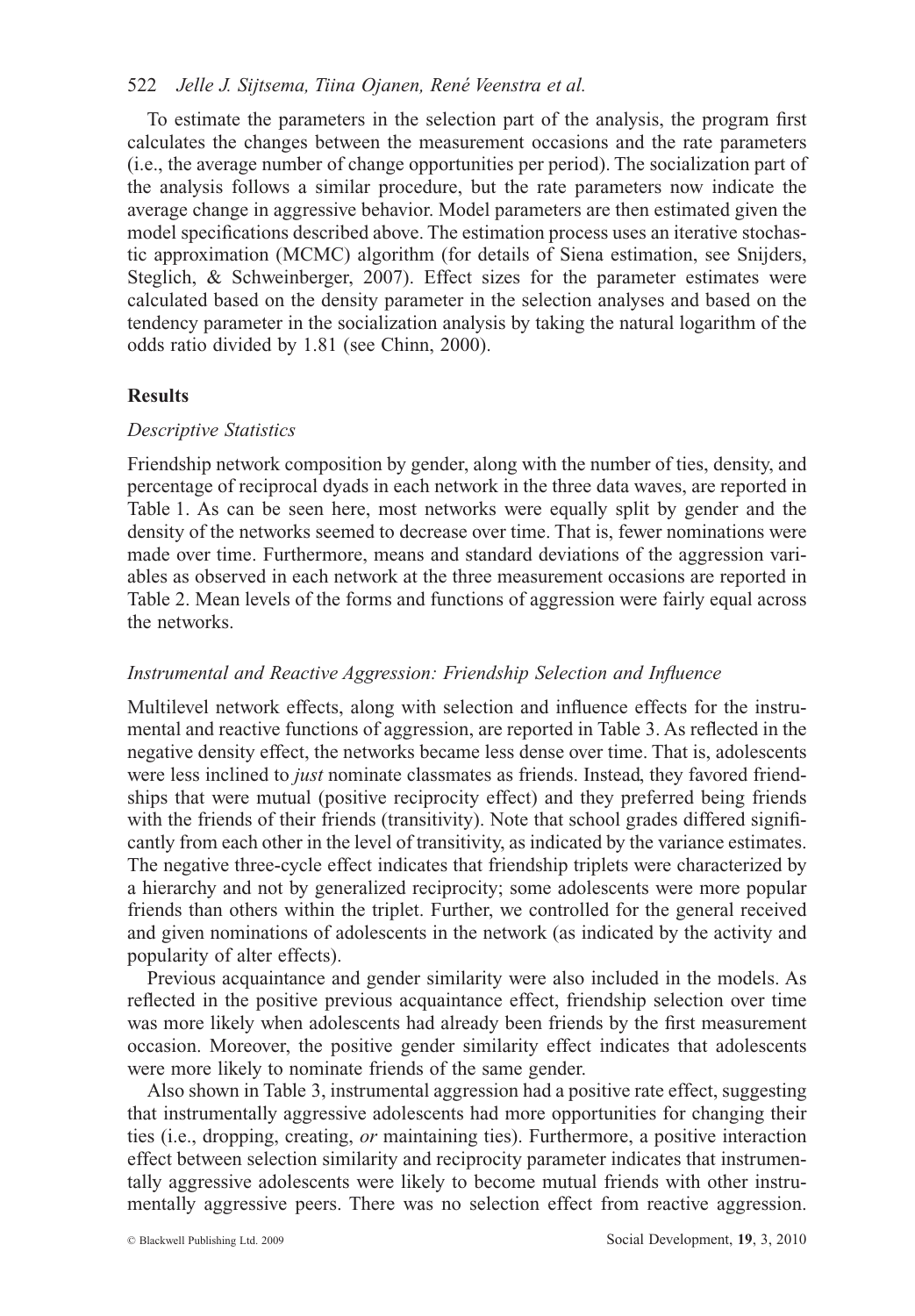Table 1. Gender Composition, Number of Ties, Density, and Percentage of Reciprocal Dyads per School Grade Network in the Three Table 1. Gender Composition, Number of Ties, Density, and Percentage of Reciprocal Dyads per School Grade Network in the Three Waves of Data **Waves of Data**

| Z           | Boys Girls<br>$S$ ex |             | Vumber<br>of ties        | Density<br>$\overline{\Box}$ | Reciprocal<br>dyads<br>(percent)                                                               | Number<br>of ties | Density<br>$\Gamma$ 2 | Reciprocal<br>dyads<br>(percent)             | Number<br>of ties        | Density<br>$\mathbb{E}$ | leciproca<br>dyads<br>percent)                      |
|-------------|----------------------|-------------|--------------------------|------------------------------|------------------------------------------------------------------------------------------------|-------------------|-----------------------|----------------------------------------------|--------------------------|-------------------------|-----------------------------------------------------|
|             |                      |             |                          |                              |                                                                                                |                   |                       |                                              |                          |                         |                                                     |
|             |                      |             |                          | 84777                        |                                                                                                |                   |                       |                                              |                          | $\overline{c}$          |                                                     |
|             |                      |             |                          |                              |                                                                                                |                   |                       |                                              |                          |                         |                                                     |
|             |                      |             |                          |                              |                                                                                                |                   |                       |                                              |                          |                         |                                                     |
|             |                      |             |                          |                              |                                                                                                |                   |                       |                                              |                          |                         |                                                     |
|             |                      |             |                          |                              |                                                                                                |                   |                       |                                              |                          |                         |                                                     |
| 19888577775 |                      | 18246184191 | 123342252343<br>12342252 | 284                          | $45.34$<br>$49.88$<br>$49.88$<br>$49.88$<br>$49.88$<br>$49.88$<br>$49.88$<br>$49.88$<br>$49.8$ |                   |                       | 37.14<br>36.75<br>38.38.53<br>38.34<br>38.97 | 58<br>2005<br>588<br>588 | 588995                  | 28.57<br>24.140<br>26.99 21.16<br>20.28.24<br>36.31 |
|             |                      |             |                          |                              |                                                                                                |                   |                       |                                              |                          |                         |                                                     |
|             |                      |             |                          |                              |                                                                                                |                   |                       |                                              |                          |                         |                                                     |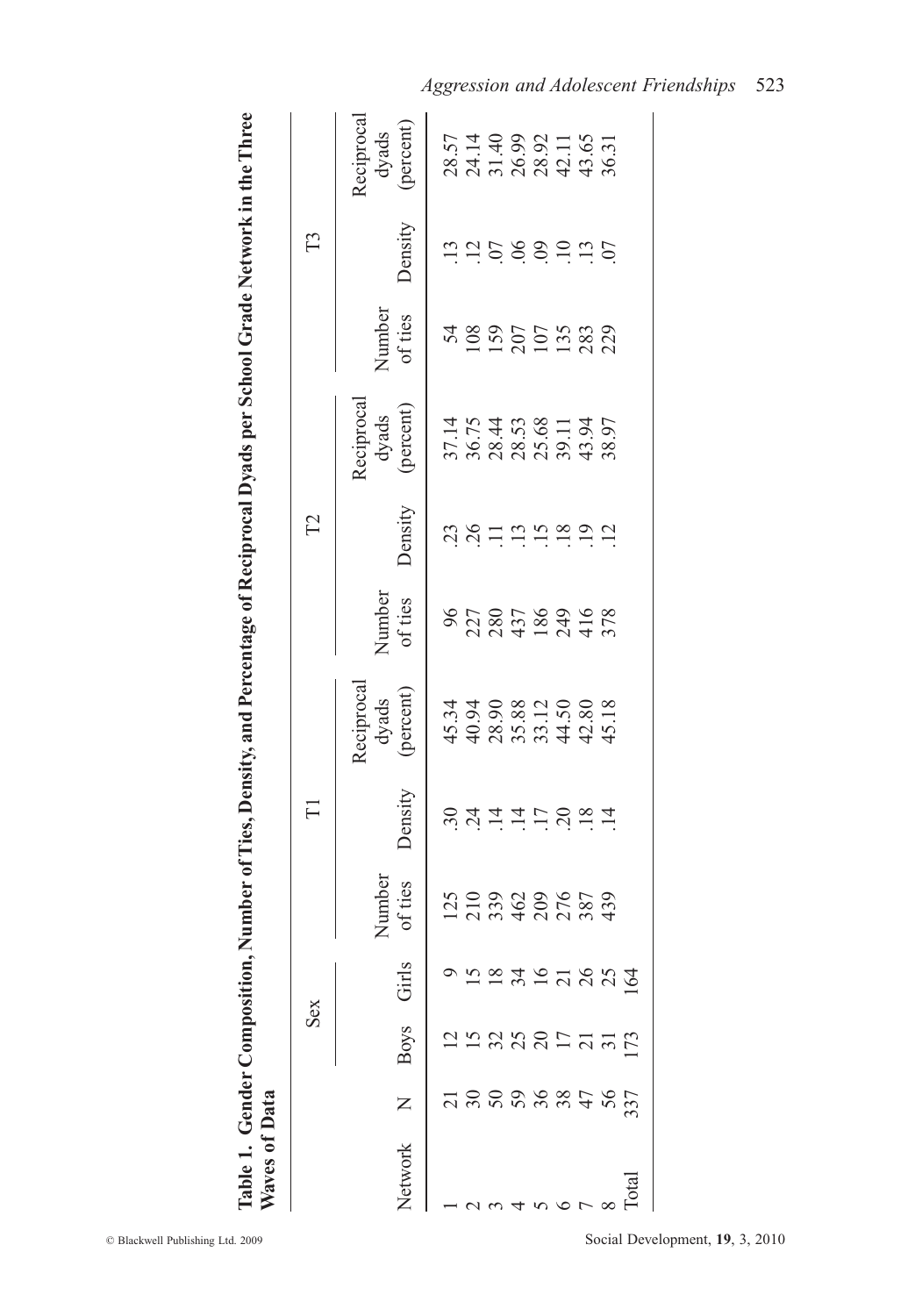Table 2. Network Composition by Gender, along with the Means and Standard Deviations (SDs) of Aggression in Each Network in Table 2. Network Composition by Gender, along with the Means and Standard Deviations (SDs) of Aggression in Each Network in the Three Waves of Data **the Three Waves of Data**

|     |                 |                |                 |                     |                          |                          | ╒                          |       |                        |                          |                     |                 |                          | 12                           |                            |                 |                        |                               |                     |                           |                          | F    |                            |                |                        |                 |
|-----|-----------------|----------------|-----------------|---------------------|--------------------------|--------------------------|----------------------------|-------|------------------------|--------------------------|---------------------|-----------------|--------------------------|------------------------------|----------------------------|-----------------|------------------------|-------------------------------|---------------------|---------------------------|--------------------------|------|----------------------------|----------------|------------------------|-----------------|
|     |                 | Sex            |                 | aggression<br>Overt | $\overline{\phantom{a}}$ | Relational<br>aggression | Instrumental<br>aggression |       | aggression<br>Reactive |                          | aggression<br>Overt |                 | aggression<br>Relational |                              | Instrumental<br>aggression |                 | aggression<br>Reactive |                               | aggression<br>Overt |                           | aggression<br>Relational |      | Instrumental<br>aggression |                | aggression<br>Reactive |                 |
|     | Boys            | Girls          | Σ               | SD                  | Σ                        | SD                       | Σ                          | SD    | ⋝                      | SD                       | ⋝                   | SD              | ⋝                        | SD                           | ⋝                          | SD              | ⋝                      | SD                            | ⋝                   | SD                        | Σ                        | SD   | ⋝                          | SD             | ⋝                      | SD              |
|     |                 |                | $\frac{133}{2}$ | (.53)               | 1.36                     | $\widehat{(-6)}$         | $-0.02$                    | S     | $\sim$                 | (47)                     | $^{143}$            | (55)            | 1.30                     | ີ.<br>.                      | $-0.06$                    | (20)            | $-02$                  | $\widetilde{\mathcal{L}}(30)$ | 123                 | (27)                      | $\frac{23}{2}$           | (27) | $-0.02$                    | $\frac{8}{18}$ | $-0.5$                 | 33)             |
|     | $\overline{15}$ | $\tilde{=}$    | 1.22            | (29)                | 1.30                     | .28)                     | $-0.06$                    | (15)  | $-02$                  | (.33)                    | 1.67                | (20)            | 1.28                     | 33)                          | S                          | $\frac{13}{2}$  | SO.                    | 33)                           | $\frac{13}{2}$      | (23)                      | Ê                        | (22) | S                          | (61)           | S                      | 37              |
|     | 32              | $\frac{8}{2}$  | 1.29            | (47)                | 1.31                     | $\widetilde{S}$          | 5.                         | (23)  | S                      | (47)                     | $\overline{121}$    | (.36)           | <u>ה</u>                 | 33)                          | $\ddot{\circ}$             | $\frac{3}{2}$   | Ë                      | 34)                           | 1.18                | (22)                      | Ê                        | ŒГ   | $\approx$                  | $\Xi$          | $\Xi$                  | $\overline{51}$ |
|     | 25              | 34             | 1.29            | (.39)               | 1.34                     | 35)                      | ş                          | (.24) | $-02$                  | (45)                     | 1.28                | $^{(46)}$       | 1.33                     | $\widehat{40}$               | $-0.8$                     | (18)            | S                      | (37)                          | 1.28                | $\widetilde{\mathcal{E}}$ | 1.32                     | (37) | Ξ                          | (17)           | $-02$                  | $\widehat{=}$   |
|     | 20              | $\geq$         | 1.21            | (.34)               | 1.30                     | $\widehat{=}$            | $-0.4$                     | (19)  | 5,                     | $\widehat{6}$            | 1.43                | (56)            | $\frac{49}{1}$           | $\left(14\right)$            | $-0.7$                     | (29)            | Ξ                      | (43)                          | 1.29                | (.30)                     | $^{1.30}$                | (37) | $\mathfrak{S}$             | $\frac{18}{2}$ | $\overline{14}$        | (47)            |
|     | $\overline{1}$  | $\overline{a}$ | 1.35            | $\widehat{5}$       | 1.54                     | $\odot$                  | $\frac{1}{1}$              | .34)  | $\frac{1}{1}$          | $\widetilde{C}$          | 1.25                | $\widetilde{A}$ | 1.34                     | $\left( \frac{1}{2} \right)$ | $\ddot{\circ}$             | $\overline{13}$ | S                      | (19)                          | E                   | (20)                      | E                        | (22) | S                          | (25)           | $\frac{6}{2}$          | (35)            |
| 47  | $\overline{z}$  | 26             | 1.19            | (42)                | 1.22                     | (.35)                    | $-0.1$                     | (21)  | $-0.5$                 | $\widetilde{\mathbf{5}}$ | 1.32                | (47)            | $^{1.30}$                | (29)                         | $-03$                      | 3               | ą                      | (29)                          | 1.18                | (26)                      | 1.20                     | (24) | ੜ                          | $\frac{6}{10}$ | $-0.5$                 | $\widehat{131}$ |
|     | $\overline{5}$  | 25             | 1.30            | (42)                | 1.31                     | (37)                     | $-0.1$                     | (17)  | 듀                      | (28)                     | 1.21                | (.36)           | 1.26                     | 31)                          | $-02$                      | (10)            | $-06$                  | (24)                          | $\frac{14}{11}$     | (26)                      | STI1                     | (23) | ತ                          | (16)           | - 01                   | (.26)           |
| 337 | E               | 164            |                 |                     |                          |                          |                            |       |                        |                          |                     |                 |                          |                              |                            |                 |                        |                               |                     |                           |                          |      |                            |                |                        |                 |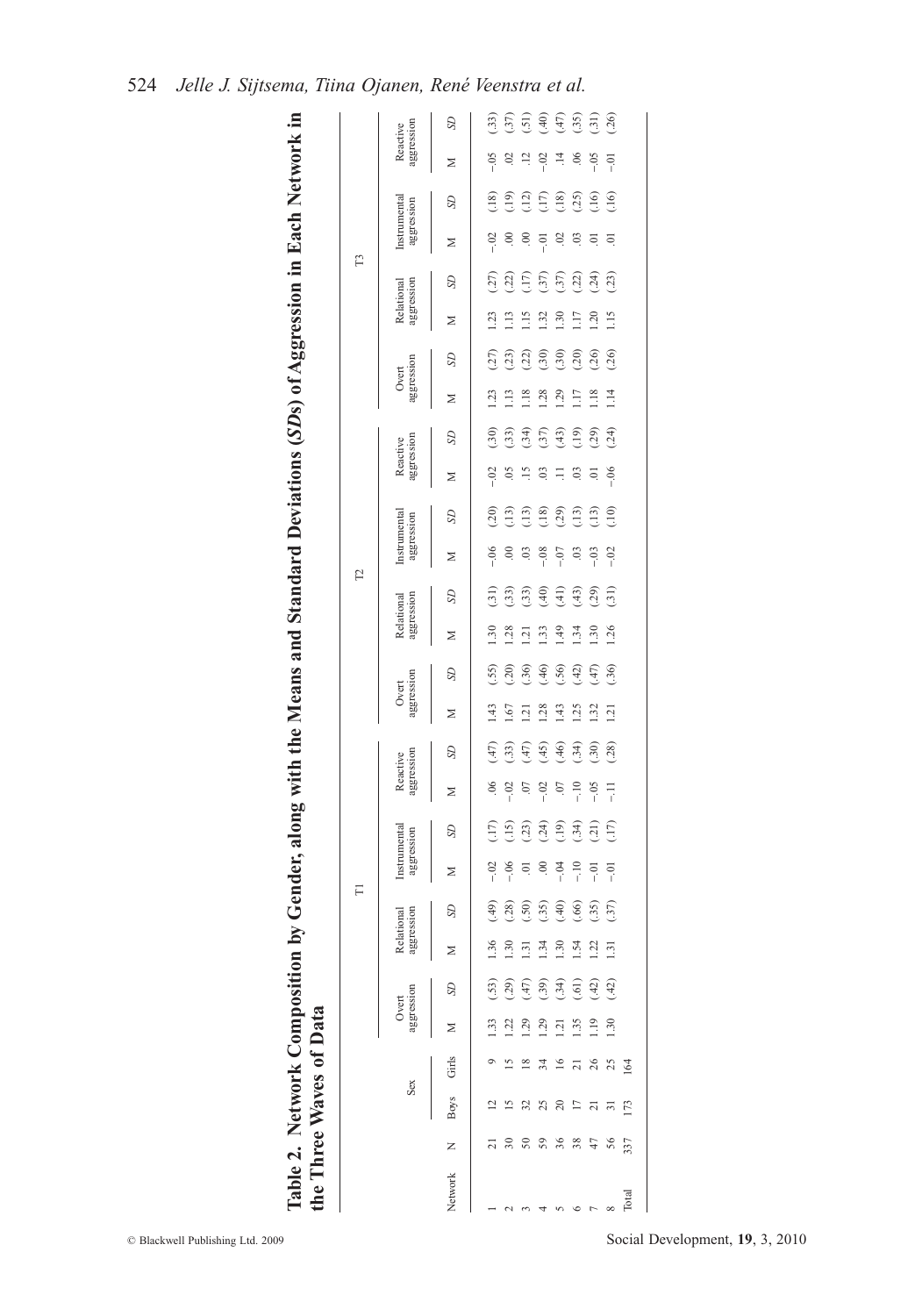|                                 | N   | M(SE)                         | Effect<br>size | Variance | $\chi^2$ | $df^{\mathfrak{a}}$ |
|---------------------------------|-----|-------------------------------|----------------|----------|----------|---------------------|
| Network effects                 |     |                               |                |          |          |                     |
| Density                         | 337 | $-1.83$ $(.05)$ <sup>**</sup> |                | .0162    | 5.48     | 7                   |
| Reciprocity                     | 337 | $1.23$ $(.06)$ **             | .68            | .0270    | 6.34     | $\tau$              |
| Transitivity                    | 337 | $.18$ $(.01)$ **              | .10            | .0019    | 14.88*   | $\tau$              |
| 3-cycles                        | 337 | $-.24$ $(.03)$ **             | $-.13$         | .0056    | 3.72     | $\tau$              |
| Activity alter                  | 337 | $-2.88$ $(.70)$ **            | $-1.59$        | 2.3764   | 2.52     | $\tau$              |
| Popularity alter                | 337 | $.92$ $(.39)*$                | .51            | .7885    | 2.89     | $\overline{7}$      |
| Previous acquaintance           | 337 | $.55$ $(.05)$ **              | .30            | .0299    | 6.50     | $\tau$              |
| Gender similarity between       | 337 | .28 $(.05)$ **                | .15            | .0206    | 10.18    | $\overline{7}$      |
| actors                          |     |                               |                |          |          |                     |
| Instrumental aggression         |     |                               |                |          |          |                     |
| Selection effects on            |     |                               |                |          |          |                     |
| friendship                      |     |                               |                |          |          |                     |
| Rate effect                     | 290 | 1.21(0.34)                    |                | .7961    | 3.08     | 6                   |
| Nominations received            | 337 | $-.01$ (.09)                  | $-.01$         | .0430    | 2.82     | 7                   |
| Nominations given               | 337 | $-.12$ (.08)                  | $-.07$         | .0930    | 13.67    | $\overline{7}$      |
| Similarity between              | 337 | $.52$ $(.23)*$                | .29            | .6333    | 7.01     | $\overline{7}$      |
| $actors \times reciprocity$     |     |                               |                |          |          |                     |
| Influence effects of            |     |                               |                |          |          |                     |
| friendship                      |     |                               |                |          |          |                     |
| Tendency                        | 337 | $-.00$ $(.05)$                |                | .0050    | 1.11     | 7                   |
| Quadratic tendency              | 337 | $-.17$ $(.05)$ <sup>**</sup>  |                | .0230    | 6.08     | 7                   |
| Similarity $\times$ reciprocity | 198 | $5.20(2.57)$ *                | 2.87           | 26.6203  | 5.15     | $\overline{3}$      |
| Reactive aggression             |     |                               |                |          |          |                     |
| Selection effects on            |     |                               |                |          |          |                     |
| friendship                      |     |                               |                |          |          |                     |
| Rate effect                     | 337 | $-.07$ $(.13)$                |                | .2181    | 6.86     | 7                   |
| Nominations received            | 337 | $.03$ $(.05)$                 | .02            | .0128    | 5.19     | 7                   |
| Nominations given               | 337 | $.02$ $(.06)$                 | .01            | .0473    | 9.71     | $\tau$              |
| Similarity between              | 337 | $-.09$ $(.20)$                | $-.05$         | .5035    | 7.11     | $\tau$              |
| $actors \times reciprocity$     |     |                               |                |          |          |                     |
| Influence Effects of            |     |                               |                |          |          |                     |
| Friendship                      |     |                               |                |          |          |                     |
| Tendency                        | 337 | $.03$ $(.04)$                 |                | .0050    | 1.83     | 7                   |
| Quadratic tendency              | 337 | $-.02$ (.02)                  |                | .0079    | 6.34     | $\tau$              |
| Similarity $\times$ reciprocity | 248 | $3.15$ $(1.25)^*$             | 1.74           | 5.1629   | 2.55     | $\overline{4}$      |

**Table 3. Friendship Selection and Influence: Multilevel Estimates per Functions of Aggression**

\* *p* < .05, \*\* *p* < .01; two-tailed tests.

<sup>a</sup> In some networks some parameters could not be analyzed in the meta-analysis due to large standard errors  $(SE > 5.0)$ .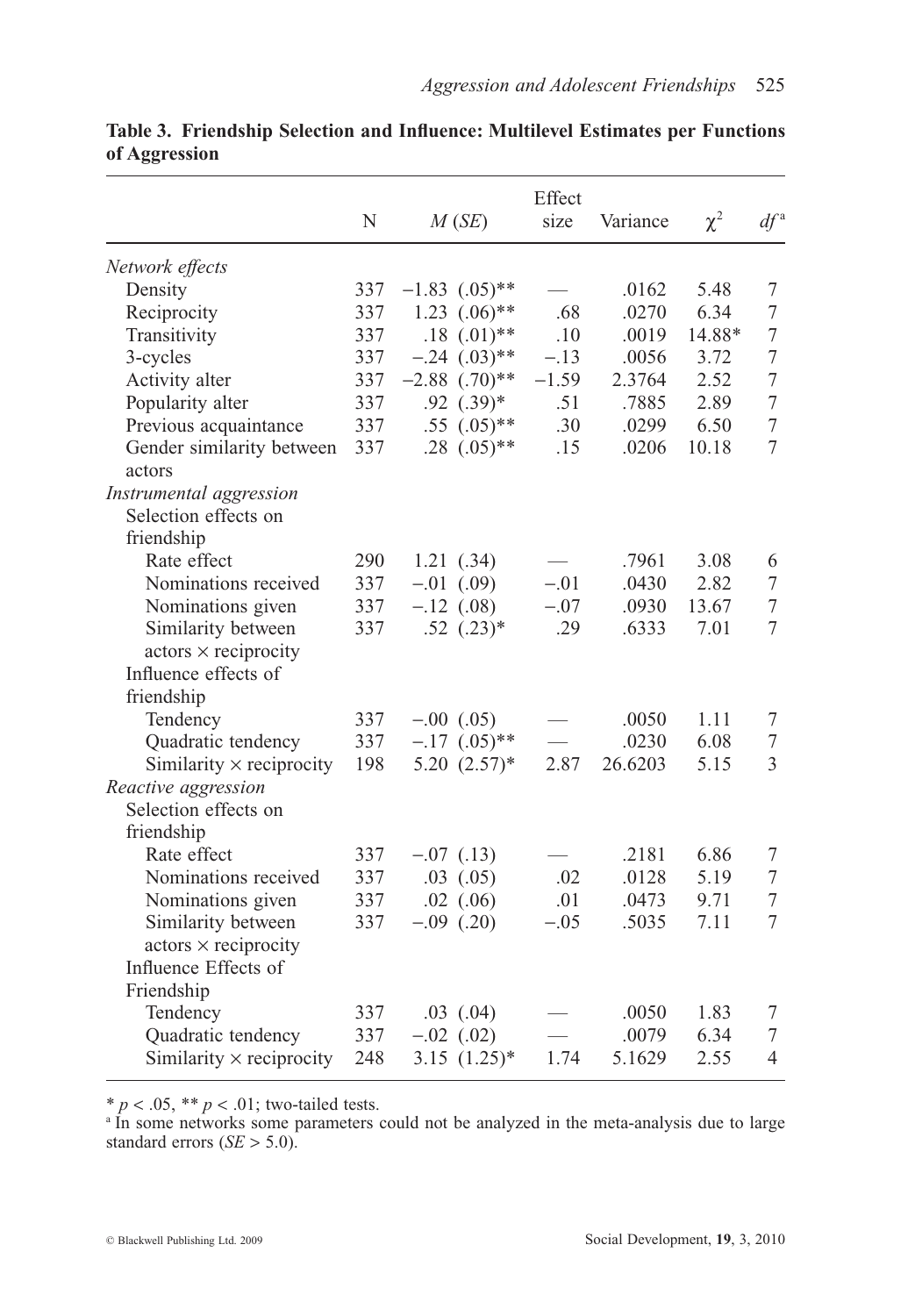Regarding social influence effects, there was a negative quadratic tendency toward instrumental aggression. That is, highly aggressive adolescents tended to decrease their instrumental aggression over time. Interactive effects between similarity and reciprocity parameters indicated that both instrumental and reactive aggression were adopted from mutual friends. Contrary to our expectations, influence effects were observed not only for instrumental but also for reactive aggression.

# *Overt and Relational Aggression: Friendship Selection and Influence*

Table 4 shows selection and influence effects with respect to the overt and relational forms of aggression. The structural network effects for this model are also reported here but are not discussed because these are practically equivalent to the effects obtained in the previous model (as the analyses are based on the same networks). There were no selection effects regarding overt aggression. Furthermore, the positive rate effect for relational aggression indicates that relationally aggressive adolescents also had increased opportunities for changing their ties in the networks. A marginal interactive effect between selection similarity and reciprocity indicated that relational aggression was to some extent associated with making friends with equally relationally aggressive peers. From the social influence part of the analysis we see that both overt and relational aggression followed a positive quadratic tendency, implying that those who were high on overt or relational aggression had a tendency to increase this form of aggression over time. Social influence effects were observed as expected. Specifically, relational aggression increased based on social influence in reciprocated friendships (interactive effect between similarity and reciprocity parameter) whereas there was no influence effect for overt aggression.

# **Discussion**

The aim of the present study was to examine selection and influence effects in adolescent friendships with respect to specific aspects of aggression as defined in the forms and functions measurement system (Little et al., 2003b). Longitudinal social network modeling indicated that instrumental, reactive, overt, and relational aggression had unique and meaningful effects on friendship selection and influence during early adolescence, mostly in line with our expectations.

Relationally aggressive adolescents selected similar friends, and relational aggression was adopted from friends. This pattern provides evidence for a unique relationship between friendship and relationally aggressive behavior during adolescence regardless of the reactive and instrumental functions of relational aggression. However, overt forms of aggression appeared to be unrelated to similarity in friendship selection and influence. Although social influence and selection effects for overt forms of aggression have been found elsewhere (see Boivin & Vitaro, 1995; Cairns et al., 1988), our findings suggest that when assessed as a pure overt behavioral form (separated from relational aggression or the underlying functions of aggression), overt aggression may no longer be subjected to similarity in friendship selection or social influence in existing relationships.

Our findings on the instrumental and reactive functions of aggression were in line with the following hypotheses: adolescents selected friends based on similar levels of instrumental aggression, but there was no selection similarity based on reactive aggression. These results are in accordance with Poulin et al. (1997) and Poulin and Boivin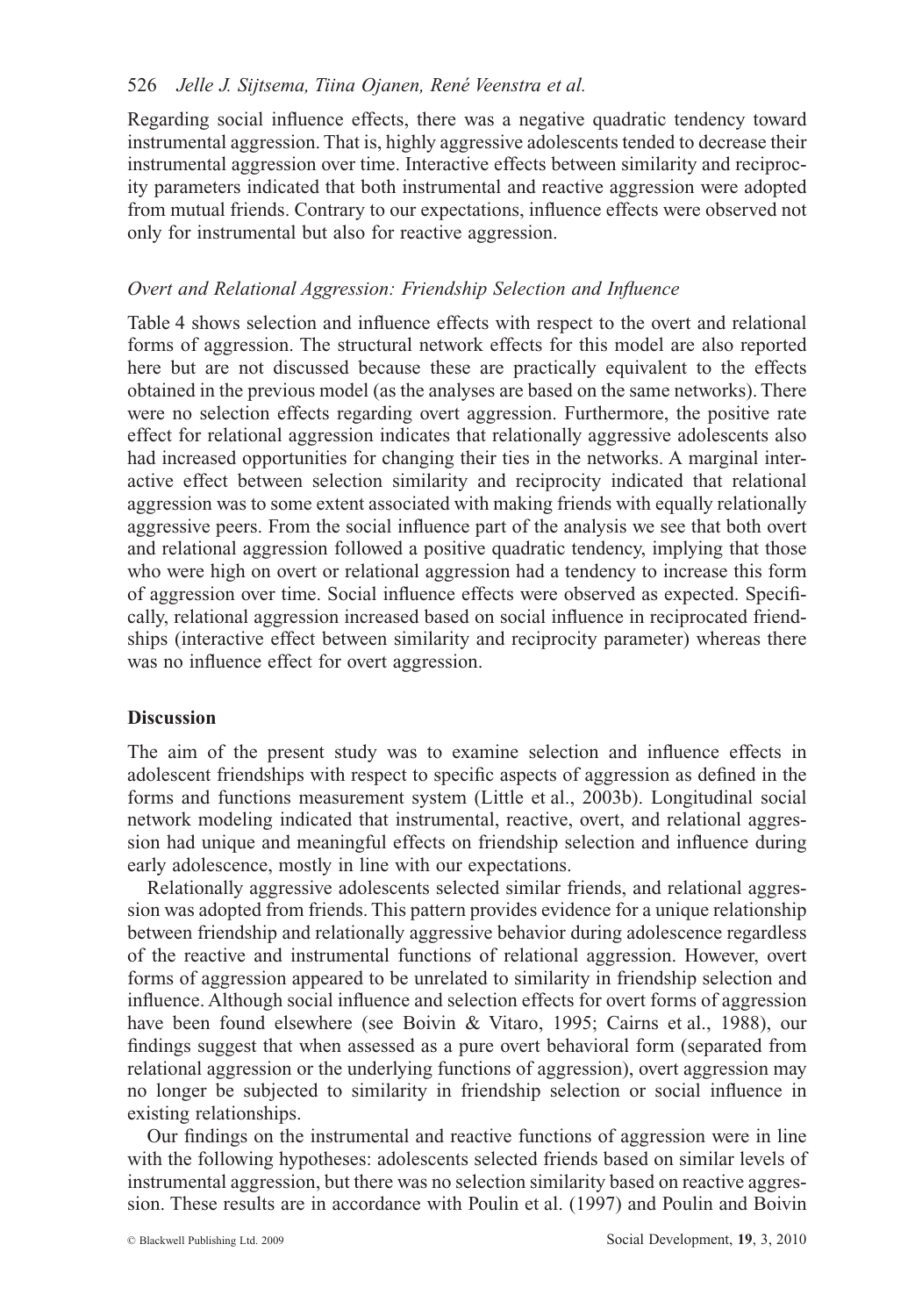|                                     | $\mathbf N$ |         | M(SE)                | Effect<br>size | Variance | $\chi^2$ | $df^{\mathrm{a}}$ |
|-------------------------------------|-------------|---------|----------------------|----------------|----------|----------|-------------------|
| Network effects                     |             |         |                      |                |          |          |                   |
| Density                             | 337         | $-1.80$ | $(.05)$ **           |                | .0179    | 7.17     | 7                 |
| Reciprocity                         | 337         | 1.19    | $(.07)$ **           | .66            | .0263    | 2.63     | $\tau$            |
| Transitivity                        | 337         | .17     | $(.01)$ **           | .09            | .0020    | 16.04*   | $\tau$            |
| $3$ -cycles                         | 337         | $-.21$  | $(.03)$ **           | $-.12$         | .0085    | 5.47     | $\boldsymbol{7}$  |
| Activity alter                      | 271         | $-2.79$ | $(.68)$ **           | $-1.54$        | 1.3426   | 1.88     | 5                 |
| Popularity alter                    | 301         | .44     | (.44)                | .24            | .7992    | 3.49     | 6                 |
| Previous acquaintance               | 337         | .53     | $(.05)$ **           | .29            | .0222    | 3.29     | $\tau$            |
| Gender similarity between<br>actors | 337         | .26     | $(.04)$ **           | .14            | .0261    | 7.98     | $\overline{7}$    |
| Overt aggression                    |             |         |                      |                |          |          |                   |
| Selection effects on<br>friendship  |             |         |                      |                |          |          |                   |
| Rate effect                         | 337         | $-.06$  | (.03)                |                | .0342    | 10.26    | 7                 |
| Nominations received                | 337         | .01     | (.01)                | .01            | .0027    | 3.69     | $\tau$            |
| Nominations given                   | 337         | $-.01$  | (.02)                | $-.01$         | .0015    | 3.86     | $\tau$            |
| Similarity between                  | 301         | $-.19$  | (.22)                | $-.10$         | .7094    | 6.48     | 6                 |
| $actors \times reciprocity$         |             |         |                      |                |          |          |                   |
| Influence effects of                |             |         |                      |                |          |          |                   |
| friendship                          |             |         |                      |                |          |          |                   |
| Tendency                            | 337         | $-.06$  | (.06)                |                | .0459    | 9.88     | 7                 |
| Quadratic tendency                  | 337         | .07     | $(.02)$ **           |                | .0052    | 6.06     | 7                 |
| Similarity $\times$ reciprocity     | 136         |         | 2.28 (1.76)          | 1.26           | 1.0342   | 2.38     | $\overline{2}$    |
| Relational aggression               |             |         |                      |                |          |          |                   |
| Selection effects on                |             |         |                      |                |          |          |                   |
| friendship                          |             |         |                      |                |          |          |                   |
| Rate effect                         | 337         | .08     | (.03)                |                | .0268    | 5.22     | 7                 |
| Nominations received                | 337         | .02     | (.01)                | .01            | .0010    | 2.58     | $\tau$            |
| Nominations given                   | 337         | .01     | (.01)                | .01            | .0021    | 3.39     | $\tau$            |
| Similarity between                  | 301         | .45     | $(.24)$ <sup>†</sup> | .25            | .1368    | 2.05     | 6                 |
| $actors \times reciprocity$         |             |         |                      |                |          |          |                   |
| Influence effects of                |             |         |                      |                |          |          |                   |
| friendship                          |             |         |                      |                |          |          |                   |
| Tendency                            | 337         | $-.01$  | (.04)                |                | .0212    | 13.89    | 7                 |
| Quadratic tendency                  | 337         | .04     | $(.01)$ **           |                | .0018    | 6.69     | $\tau$            |
| Similarity $\times$ reciprocity     | 307         |         | 5.78 (1.40)**        | 3.19           | 17.2025  | 4.99     | $\tau$            |

**Table 4. Friendship Selection and Influence: Multilevel Estimates per Forms of Aggression**

 $\frac{p}{p}$  < .10,  $\frac{k}{p}$  < .05,  $\frac{k}{p}$  < .01; two-tailed tests.

<sup>a</sup> In some networks some parameters could not be analyzed in the meta-analysis due to large standard errors (*SE* > 5.0).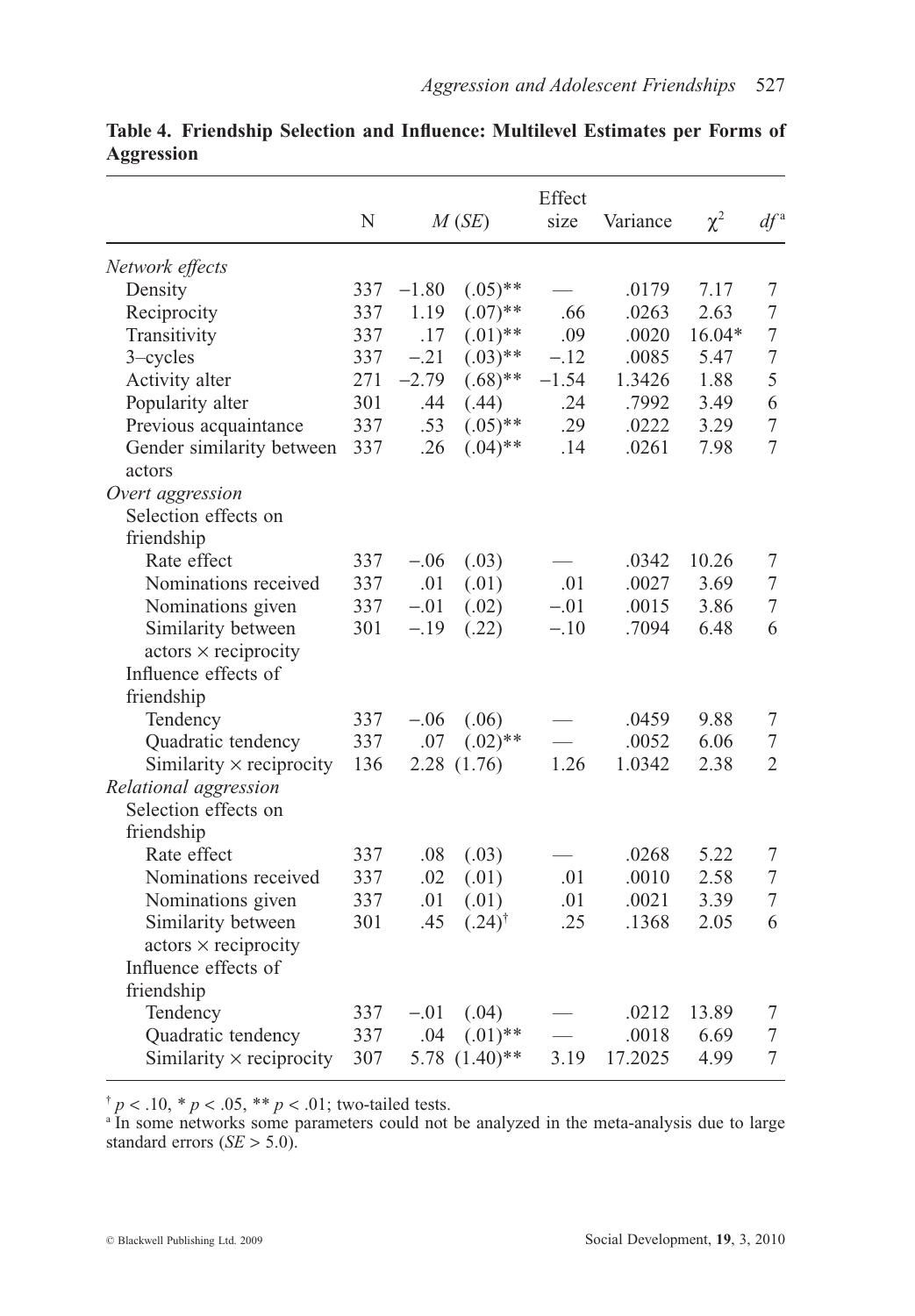(2000b), who found that only instrumentally or proactively aggressive boys spent time and made friends with other aggressive boys. However, contrary to our hypotheses, reactive aggression did not predict unpopularity as a friend. This suggests that although reactive aggression is consistently related to rejection by peers at the peer-group level (Poulin & Boivin, 1999; Schwartz et al., 1998), this pattern of rejection may not translate into the formation of close relationships like friendships.

As expected, instrumental but not reactive aggression was adopted from mutual friends. That is, adolescents who had instrumentally aggressive friends became more instrumentally aggressive over time. This influence effect is in accordance with the behavioral modeling view of aggression (Bandura, 1973), which argues that due to the positive outcome expectations for aggressive behaviors, adolescents reinforce each other's aggression and thus may further adopt such behaviors from their friends. To our knowledge, the present findings are the first to specify a friendship influence effect on instrumental aggression. In fact, our findings contradict those of Poulin and Boivin (2000b), who found no influence effects for instrumental (proactive) aggression.

Methodological issues may account for the above discrepancy. Firstly, Poulin and Boivin (2000b) did not analyze selection and influence simultaneously and may thus have underestimated the influence effects. Secondly, our measures of aggression differed substantially (i.e., we assessed the *functions* of aggression separately) from those used by Poulin and Boivin (2000b). It is also plausible that teacher reports used in the previous study did not adequately capture all aggressive behaviors among the children—strategic use of aggression may often take place between the children without the teachers' knowledge. Thirdly, the sample used by Poulin and Boivin (2000b) consisted of younger children (fourth to sixth grade). As aggressive children are likely to selectively associate with other deviant peers and influence effects may take place later on (Patterson, Reid, & Dishion, 1992), influence effects in aggression may not be observable until the adolescent years. Steinberg and Monahan (2007) also showed that susceptibility to peer influence follows an inverted U shape, with a peak around the age of 14. Given the age of our participants (12–14 years), it may thus not be surprising that influence effects were strong. It should be noted that evidence for influence was found although we controlled for structural network effects and gender similarity—without such statistical controls, what appears to be influence may sometimes be explained by factors like same-gender affiliation.

However, contrary to our expectations, reactive aggression was also adopted from mutual friends. Given the overall maladaptive adjustment patterns related to reactive aggression (e.g., rejection and victimization by peers) and the unlikely role of socially shared norms and values in maintaining and reinforcing reactive aggression, this effect was unexpected. The effects size for the influence effect on reactive aggression was smaller than that observed for instrumental aggression, but nonetheless, this effect was positive and significant. One explanation for this effect may be a methodological one: when reactive aggression is measured as an underlying function (motivation) for observed behaviors, it may in fact be subjected to social influence effects. It may also be that reactive aggression may sometimes lead to positive outcomes (i.e., fighting off a bully may lead to a decrease in victimization), and partly similar underlying psychological processes may account for its social transmission as observed in instrumental aggression. However, this issue needs to be clearly examined more in depth in future research.

Although the effects observed for overt and relational forms of aggression were mostly in line with our hypotheses, one contrasting finding was observed: overt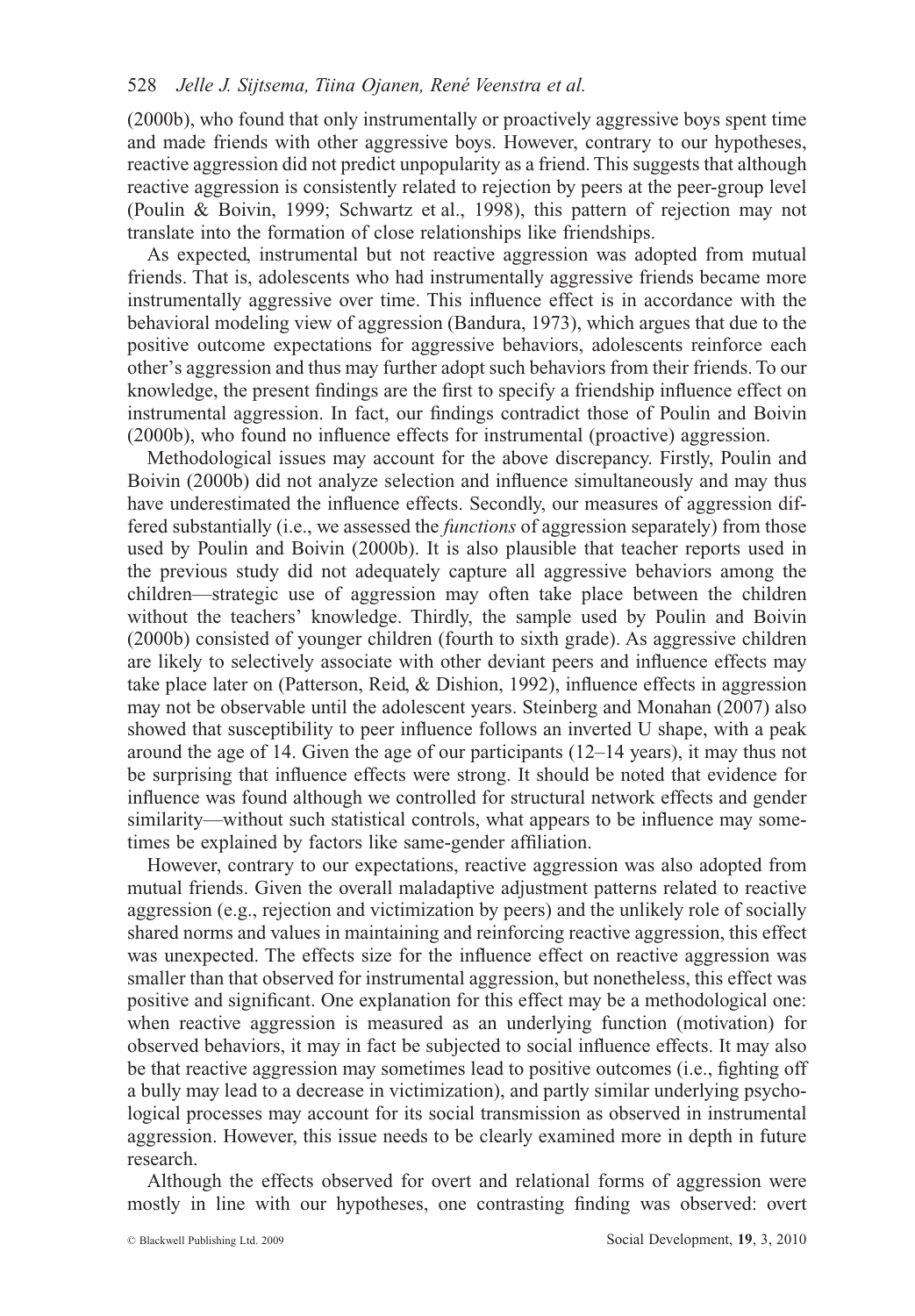aggression was not subjected to selection similarity. As reasoned by the 'default selection' hypothesis (Hektner et al., 2000), we would have expected that overtly aggressive adolescents would flock together because they are likely unpopular as friends. As hypothesized, we found no social influence effects for overt aggression. In adolescence, aggressive behaviors thus become more covert (i.e., relational) and less overt (i.e., physical and observable; Hawley, 2003). Similar findings have recently been encountered already in early childhood where older children (*M* age = 45.09 months) were less likely than their younger peers to display overt aggression whereas no age differences in the levels of relational, instrumental, and reactive aggression were encountered (Murray-Close & Ostrov, 2009). This finding and the current study suggest that overt forms become less adaptive over time and thus decrease in frequency whereas covert forms remain stable or increase.

To our knowledge, the present study provides the first longitudinal evidence on the associations between relational aggression and adolescent friendship development (see Heilbron & Prinstein, 2008). A marginally significant trend suggested a weak selection similarity for relational aggression, and clearly significant influence effects indicated that relational aggression was further adopted from mutual friends. These findings extend and complement the findings of a longitudinal study on relational aggression (Burr, Ostrov, Jansen, Cullerton-Sen, & Crick, 2005) where the number of mutual friendships of girls predicted relational aggression in early childhood one year later. In addition, Heilbron and Prinstein stated that social aggression serves as a means to maintain and establish friendship in later childhood as well, suggesting that more subtle forms of aggression are adaptive in general.

The present study has some limitations as well. Firstly, our friendship nominations were limited to the school grade. Although adolescent peer relations are mostly captured by the school grade, about 35 percent of the relations are situated outside school (Smith & Inder, 1990). Given that the outside school context is largely unsupervised and thus may elicit higher rates (and perhaps more severe forms) of aggression, our study left out a small but plausibly influential aspect of friendships that influences the development of adolescent aggression. The findings of Kiesner and Pastore (2005) indicated that antisocial behaviors may be more accepted outside than inside of school. Secondly, at least at this time, the Siena software does not allow for assessing the quality of friendship relations. That is, friendship relations may vary in strength, ranging from a friendly to a best friend relationship. In the present study, we were not able to examine the selection and influence effects on aggression with respect to the quality of the network relationships. As adolescents were simply asked to nominate their friends, it is possible that these nominations captured especially their best friends with whom they are likely to have close interactions with. This may partly explain the observed, relatively strong influence (and to some extent selection) effects, which may not have been as visible in weaker friendship affiliations.

In the future, it would be worthwhile to examine whether the functions of aggression maintain the behavioral forms, or perhaps vice versa. Furthermore, it has been suggested that overt aggression may develop into relational forms rather than vice versa (see Heilbron & Prinstein, 2008). In the present study, we neither found selection similarity nor social influence for overt aggression. This suggests that a declining trend in the overt forms of aggression during early adolescence may be related to its socially less rewarding role in friendship development; these effects were not observed for relational aggression.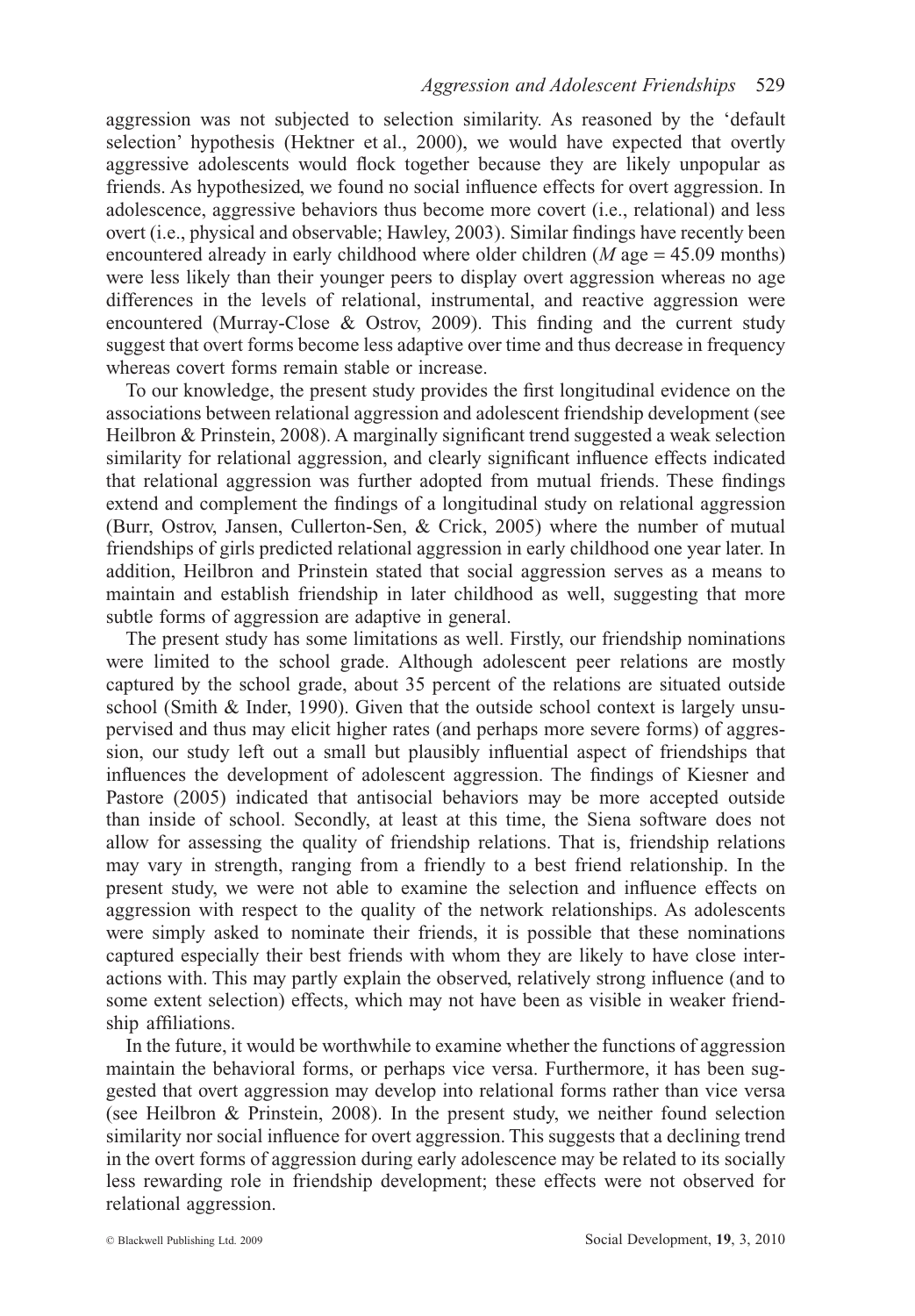Examining whether the adoption of aggressive behaviors is linked to other measures of social status is warranted. Given that popular or 'cool' peers display more aggressive behavior (Prinstein & Cillessen, 2003; Xie et al., 1999), these adolescents may also function as a role model for non-befriended peers to increase their own social status (i.e., 'basking in reflected glory'; Dijkstra, Cillessen, Lindenberg, & Veenstra, in press). In relation to our study, this process implies that friends not only influence each other's aggressive behavior but that popular or 'visible' peers can also exert a certain influence on adolescents who want to fit in or be regarded as popular.

Notwithstanding the limitations, the present findings are the first to explicate longitudinal social selection and influence processes in adolescent friendships with respect to the heterogeneity of adolescent aggression. The forms and functions measurement system utilized here has also theoretical implications. For instance, the forms and functions of aggression were differentially and meaningfully related to friendship selection and influence, showing some effects which might have been confounded in existing studies due to the intertwined nature of the assessed variables. Furthermore, the current application of social network analysis enabled us to control for structural network effects in adolescent friendships (e.g., reciprocity, transitivity) and to distinguish between the co-occurring social selection and influence processes (Burk, Steglich, & Snijders, 2007; Knecht, Snijders, Baerveldt, Steglich, & Raub, 2010), which is appropriately done only via the simultaneous assessment of these processes. Furthermore, the inclusion of the previous acquaintance variable in the models enabled an accurate estimation of social influence effects (which may be inflated without such statistical control), and the meta-analysis approach to assessment allowed us to control for potential variance differences in the assessed friendship relations and aggression variables between the individual networks.

The effect sizes obtained in the present study were larger for influence than selection effects. This overall pattern of findings suggests that instrumental, reactive, and relational aggression were more likely to be adopted from friends rather than used as a selection criterion for these relationships. However, our findings also suggest, especially in the case of instrumental and (to some extent) relational aggression, that adolescents both select their friends on the basis of similarity and *reinforce* each other's aggressive behaviors within friendships. Such a vicious cycle is likely to lead to more severe forms and higher frequencies of instrumentally and relationally aggressive behaviors over time.

#### **References**

Bandura, A. (1973). *Aggression: A social learning analysis*. Englewood Cliffs, NJ: Prentice-Hall.

Berkowitz, D. (1962). *Aggression: A social psychological analysis*. New York: McGraw-Hill.

- Boer, P., Huisman, M., Snijders, T. A. B., Wichers, L. H. Y., & Zeggelink, E. P. H. (2007). *StOCNET: An open software system for the advanced statistical Analysis of social networks (version 1.8)* [computer software]. Groningen: ICS/Science Plus.
- Boivin, M., & Vitaro, F. (1995). The impact of peer relationships on aggression in childhood: Inhibition through coercion and or promotion through peer support. In J. M. Cord (Ed.), *Coercion and punishment in long-term perspectives* (pp. 183–197). New York: Cambridge University Press.
- Boivin, M., Vitaro, F., & Poulin, F. (2005). Peer relationships and the development of aggressive behavior in early childhood. In R.E. Tremblay, W. Hartup, & J. Archer (Eds.), *Developmental origins of aggression* (pp. 183–197). New York and London: The Guilford Press.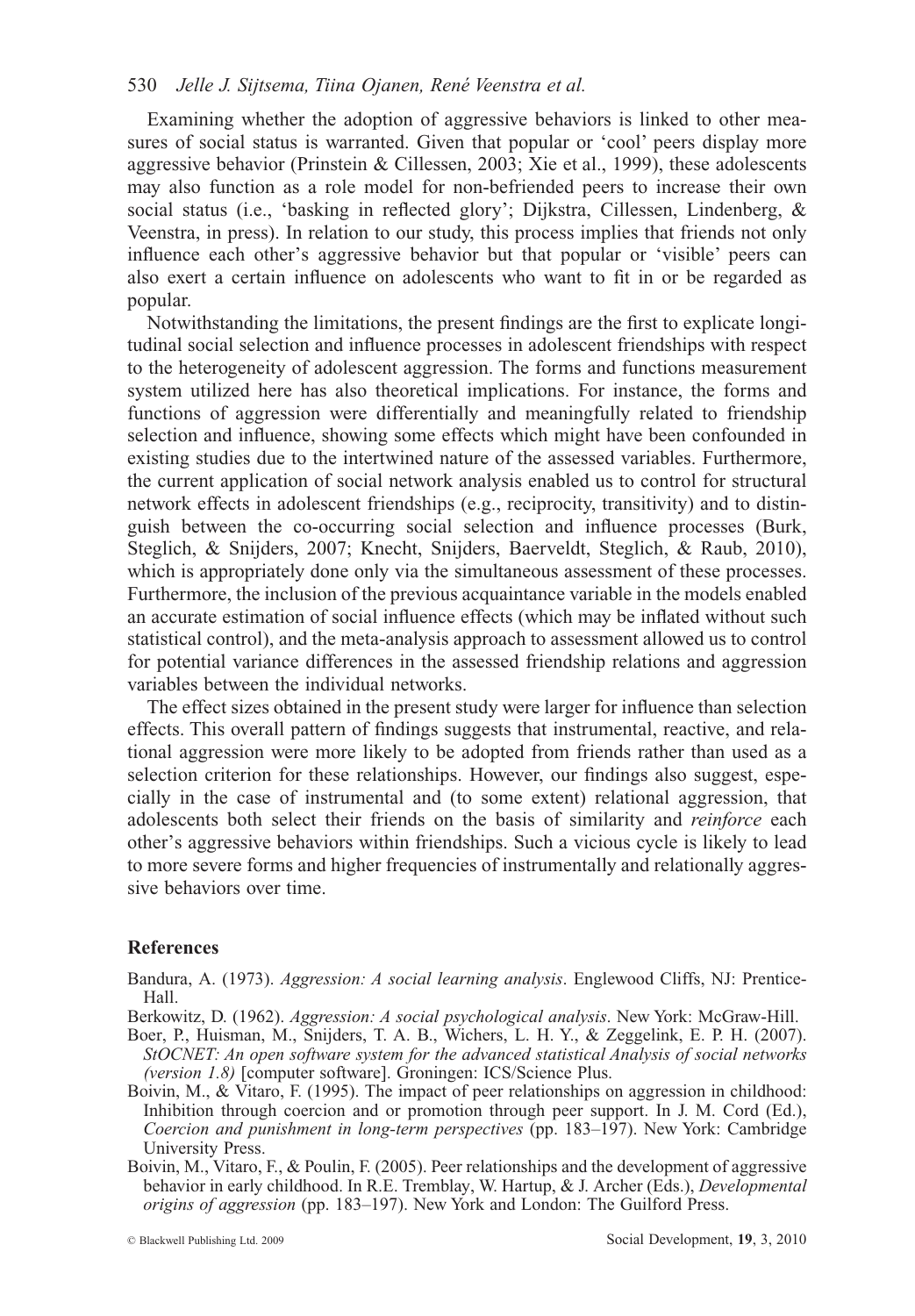- Boldizar, J. P., Perry, D. G., & Perry, L. C. (1989). Outcome values and aggression. *Child Development*, *60*, 571–579.
- Brendgen, M., Dionne, G., Girard, A., Boivin, M., Vitaro, F., & Perusse, D. (2005). Examining genetic and environmental effects on social aggression: A study of 6-year-old twins. *Child Development*, *76*, 930–946.
- Buhrmester, D. (1996). Need fulfillment, interpersonal competence, and the developmental contexts of early adolescent friendship. In W. Bukowski, A. Newcomb, & W. Hartup (Eds.), *The company they keep. Friendship in childhood and adolescence* (pp. 158–185). New York: Cambridge.
- Burk, W. J., Steglich, C. E. G., & Snijders, T. A. B. (2007). Beyond dyadic interdependence: Actor-oriented models for co-evolving social networks and individual behaviors. *International Journal of Behavioral Development*, *31*, 397–404.
- Burr, J. E., Ostrov, J. M., Jansen, E. A., Cullerton-Sen, C., & Crick, N. R. (2005). Relational aggression and friendship during early childhood: 'I won't be your friend!' *Early Education and Development*, *16*, 161–183.
- Cairns, R. B., Cairns, B. D., Neckermann, H. J., Gest, S. D., & Gariépy, J. L. (1988). Social networks and aggressive-behavior—Peer support or peer rejection. *Developmental Psychology*, *24*, 815–823.
- Card, N. A., & Little, T. D. (2006). Proactive and reactive aggression in childhood and adolescence: A meta-analysis of differential relations with psychosocial adjustment. *International Journal of Behavioral Development*, *30*, 466–480.
- Card, N. A., Stucky, B. D., Sawalani, G. M., & Little, T. D. (2008). Direct and indirect aggression during childhood and adolescence: A meta-analytic review of gender differences, intercorrelations, and relations to maladjustment. *Child Development*, *79*, 1185–1229.
- Chinn, S. (2000). A simple method for converting an odds ratio to effect size for us in meta-analysis. *Statistics in Medicine*, *19*, 3127–3131.
- Crick, N. R., & Dodge, K. A. (1994). A review and reformulation of social informationprocessing mechanisms in children's social-adjustment. *Psychological Bulletin*, *115*, 74–101.
- Crick, N. R., & Grotpeter, J. K. (1995). Relational aggression, gender, and social-psychological adjustment. *Child Development*, *66*, 710–722.
- Crick, N. R., Murray-Close, D., Marks, P. E. L., & Mohajeri-Nelson, N. (2009). Aggression and peer relationships in school-age children. In K.H. Rubin, W. Bukowski, & B. Laursen (Eds.), *Handbook of peer interactions, relationships, and groups* (pp. 287–302). New York and London: The Guilford Press.
- Dijkstra, J. K., Cillessen, A. H., Lindenberg, S., & Veenstra, R. (in press). Basking in reflected glory and its limits: Why adolescents hang out with popular peers. *Journal of Research on Adolescence*.
- Dijkstra, J. K., Lindenberg, S., & Veenstra, R. (2007). Same-gender and cross-gender peer acceptance and peer rejection and their relation to bullying and helping among preadolescents. *Developmental Psychology*, *43*, 1377–1389.
- Dishion, T. J., Andrews, D. W., & Crosby, L. (1995). Antisocial boys and their friends in early adolescence—Relationship characteristics, quality, and interactional process. *Child Development*, *66*, 139–151.
- Dishion, T. J., Patterson, G., & Griesler, P. (1994). Peer adaptations in the development of antisocial behavior: A confluence model. In R. Huesmann (Ed.), *Aggressive behavior: Current perspectives* (pp. 61–95). New York: Plenum.
- Dodge, K. A., & Coie, J. D. (1987). Social-information-processing factors in reactive and proactive aggression in children's peer groups. *Journal of Personality and Social Psychology*, *53*, 1146–1158.
- Dollard, J., Doob, L. W., Miller, N. E., Mowrer, O. H., & Sears, R. R. (1939). *Frustration and aggression*. New Haven, CT: Yale University Press.
- Erwin, P. (1998). *Friendship in childhood and adolescence*. New York: Routledge.
- Espelage, D. L., Holt, M. K., & Henkel, R. R. (2003). Examination of peer-group contextual effects on aggression during early adolescence. *Child Development*, *74*, 205–220.
- Grotpeter, J. K., & Crick, N. R. (1996). Relational aggression, overt aggression, and friendship. *Child Development*, *67*, 2328–2338.
- Hawley, P. H. (2003). Prosocial and coercive configurations of resource control in early adolescence: A case for the well-adapted Machiavellian. *Merrill-Palmer Quarterly*, *49*, 279–309.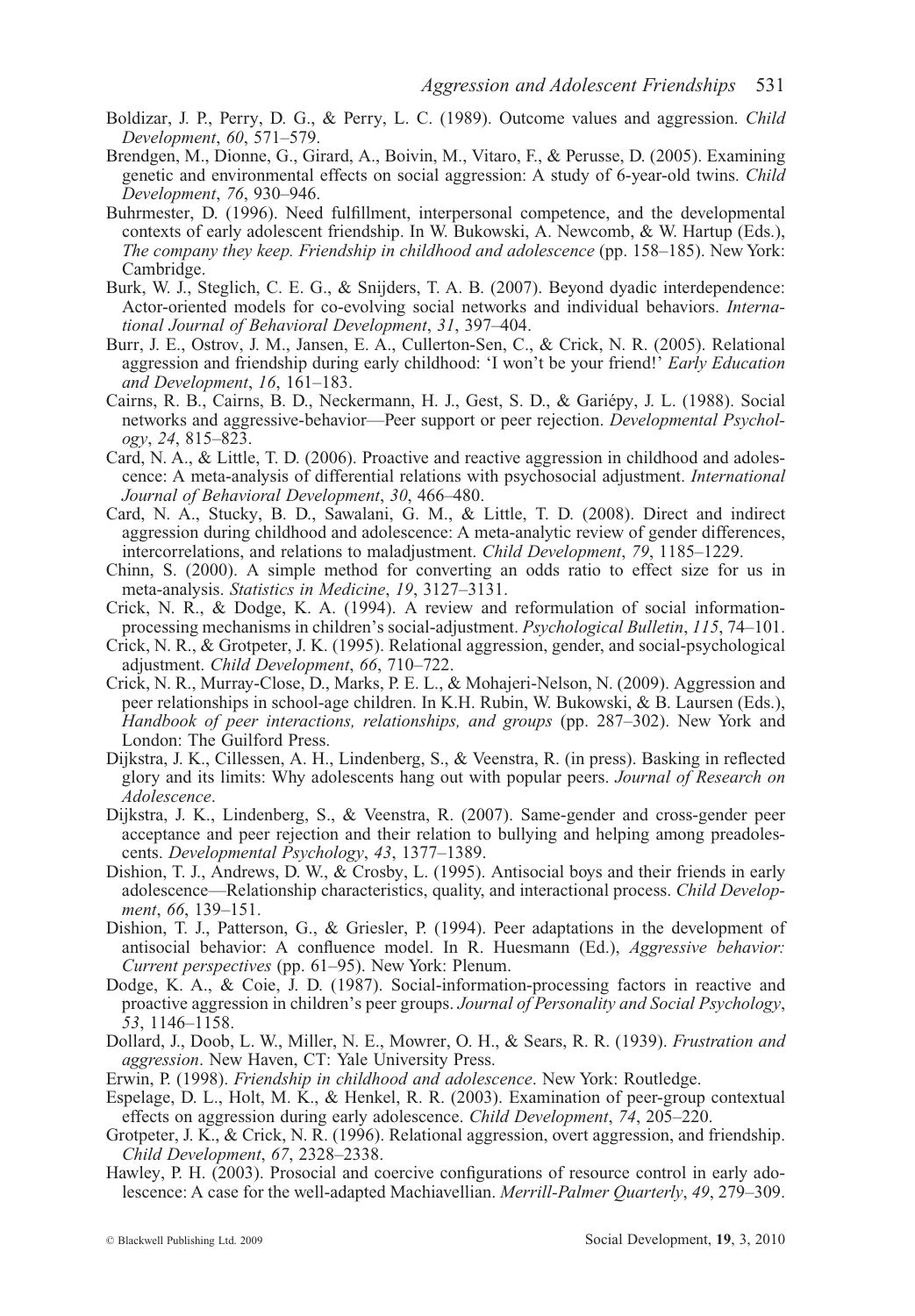- Hawley, P. H., Little, T. D., & Card, N. A. (2007). The allure of a mean friend: Relationship quality and processes of aggressive adolescents with prosocial skills. *International Journal of Behavioral Development*, *31*, 170–180.
- Heilbron, N., & Prinstein, M. (2008). A review and reconceptualization of social aggression: adaptive and maladaptive correlates. *Clinical Child and Family Psychology Review*, *11*, 176–217.
- Hektner, J. M., August, G. J., & Realmuto, G. M. (2000). Patterns of temporal changes in peer affiliation among aggressive and nonaggressive children participating in a summer school program. *Journal of Clinical Child Psychology*, *29*, 603–614.
- Kiesner, J., & Pastore, M. (2005). Differences in the relations between antisocial behavior and peer acceptance across contexts and across adolescence. *Child Development*, *76*, 1278– 1293.
- Knecht, A., Snijders, T. A. B., Baerveldt, C., Steglich, C., & Raub, W. (2010). Friendship and delinquency: Selection and influence processes in early adolescence. *Social Development*. doi: 10.1111/j.1467-9507.2009.00564.x.
- Little, T. D., Brauner, J., Jones, S. M., Nock, M. K., & Hawley, P. H. (2003a). Rethinking aggression: A typological examination of the functions of aggression. *Merrill-Palmer Quarterly*, *49*, 343–369.
- Little, T. D., Henrich, C. C., Jones, S. M., & Hawley, P. H. (2003b). Disentangling the 'whys' from the 'whats' of aggressive behaviour. *International Journal of Behavioral Development*, *27*, 122–133.
- Murray-Close, D., & Ostrov, J. M. (2009). A longitudinal study of forms and functions of aggressive behavior in early childhood. *Child Development*, *80*, 828–842.
- Newcomb, A. F., & Bagwell, C. L. (1995). Children's friendship relations: A meta-analytic review. *Psychological Bulletin*, *117*, 306–347.
- Newcomb, A. F., Bukowski, W. M., & Pattee, L. (1993). Children's peer relations—a metaanalytic review of popular, rejected, neglected, controversial, and average sociometric status. *Psychological Bulletin*, *113*, 99–128.
- Patterson, G. R., Reid, J. B., & Dishion, T. J. (1992). *Antisocial boys: A social interactional approach*. Eugene, OR: Castalia Publishing Company.
- Poulin, F., & Boivin, M. (1999). Proactive and reactive aggression and boys' friendship quality in mainstream classrooms. *Journal of Emotional and Behavioral Disorders*, *7*, 168– 177.
- Poulin, F., & Boivin, M. (2000a). Reactive and proactive aggression: Evidence of a two-factor model. *Psychological Assessment*, *12*, 115–122.
- Poulin, F., & Boivin, M. (2000b). The role of proactive and reactive aggression in the formation and development of boys' friendships. *Developmental Psychology*, *36*, 233–240.
- Poulin, F., Cillessen, A. H. N., Hubbard, J. A., Coie, J. D., Dodge, K. A., & Schwartz, D. (1997). Children's friends and behavioral similarity in two social contexts. *Social Development*, *6*, 224–236.
- Prinstein, M. J., & Cillessen, A. H. N. (2003). Forms and functions of adolescent peer aggression associated with high levels of peer status. *Merrill-Palmer Quarterly*, *49*, 310–342.
- Schwartz, D., Dodge, K. A., Coie, J. D., Hubbard, J. A., Cillessen, A. H., Lemerise, E. A., et al. (1998). Social-cognitive and behavioral correlates of aggression and victimization in boys' play groups. *Journal of Abnormal Child Psychology*, *26*, 431–440.
- Sentse, M., Scholte, R., Salmivalli, C., & Voeten, M. (2007). Person-group dissimilarity in involvement in bullying and its relation with social status. *Journal of Abnormal Child Psychology*, *35*, 1009–1019.
- Smith, A. B., & Inder, P. M. (1990). The relationship of classroom organisation to cross-age and cross-sex friendships. *Educational Psychology*, *10*, 127–140.
- Snijders, T. A. B., & Baerveldt, C. (2003). A multilevel network study of the effects of delinquent behavior on friendship evolution. *Journal of Mathematical Sociology*, *27*, 123– 151.
- Snijders, T. A. B., Steglich, C., & Schweinberger, M. (2007). Modeling the co-evolution of networks and behavior. In K. Van Montfort, H. Oud, & A. Satorra (Eds.), *Longitudinal models in the behavioral and related sciences* (pp. 41–71). Mahwah, NJ: Lawrence Erlbaum.
- Stanton-Salazar, R. D., & Spina, S. U. (2005). Adolescent peer networks as a context for social and emotional support. *Youth & Society*, *36*, 379–417.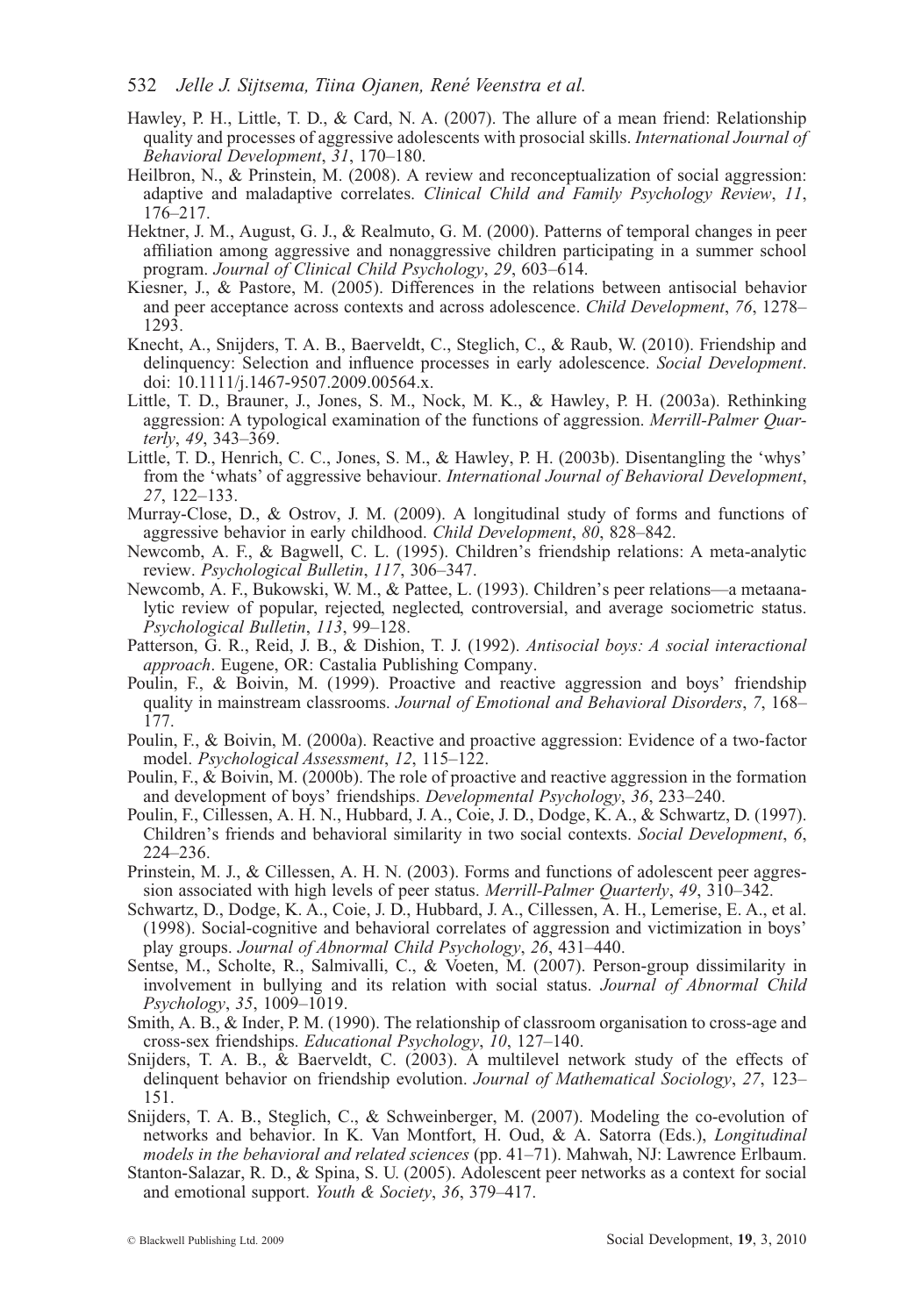Steglich, C., Snijders, T. A. B., & Pearson, M. (in press). Dynamic networks and behavior: Separating selection from influence. *Sociological Methodology*.

- Steinberg, L., & Monahan, K. C. (2007). Age differences to resistance to peer influence. *Developmental Psychology*, *43*, 1531–1543.
- Urberg, K. A., Degirmencioglu, S. M., & Tolson, J. M. (1998). Adolescent friendship selection and termination: The role of similarity. *Journal of Social and Personal Relationships*, *15*, 703–710.
- Vitaro, F., Brendgen, M., & Tremblay, R. E. (2002). Reactively and proactively aggressive children: Antecedent and subsequent characteristics. *Journal of Child Psychology and Psychiatry*, *43*, 495–505.
- Walls, T. A., & Little, T. D. (2005). Relations among personal agency, motivation, and school adjustment in early adolescence. *Journal of Educational Psychology*, *97*, 23–31.
- Xie, H. L., Cairns, R. B., & Cairns, B. D. (1999). Social networks and configurations in inner-city schools: Aggression, popularity, and implications for students with EBD. *Journal of Emotional and Behavioral Disorders*, *7*, 147–155.

## **Appendix**

Explanation of the network effects

| Effect           | Explanation                                                                                                                                                                                                             | Graphical<br>presentation |
|------------------|-------------------------------------------------------------------------------------------------------------------------------------------------------------------------------------------------------------------------|---------------------------|
| Density          | Preference for ties to arbitrary others,<br>reflects the denseness of a network<br>$(positive value = increasing)$<br>likelihood for ties over time;<br>$negative value = decreasing$<br>likelihood of ties over time). |                           |
| Reciprocity      | Preference for mutual ties.                                                                                                                                                                                             |                           |
| Transitivity     | Preference for ties with the friends of<br>your friends. Provides a measure for<br>network closure.                                                                                                                     |                           |
| 3-Cycles         | Negative values denote preference for<br>hierarchical ties in the networks.<br>Positive values indicate generalized<br>reciprocity.                                                                                     |                           |
| Rate             | Basic parameter indicating the number<br>of opportunities to make changes.                                                                                                                                              |                           |
| Popularity alter | General number of received<br>nominations by other actors.                                                                                                                                                              |                           |

© Blackwell Publishing Ltd. 2009 Social Development, **19**, 3, 2010